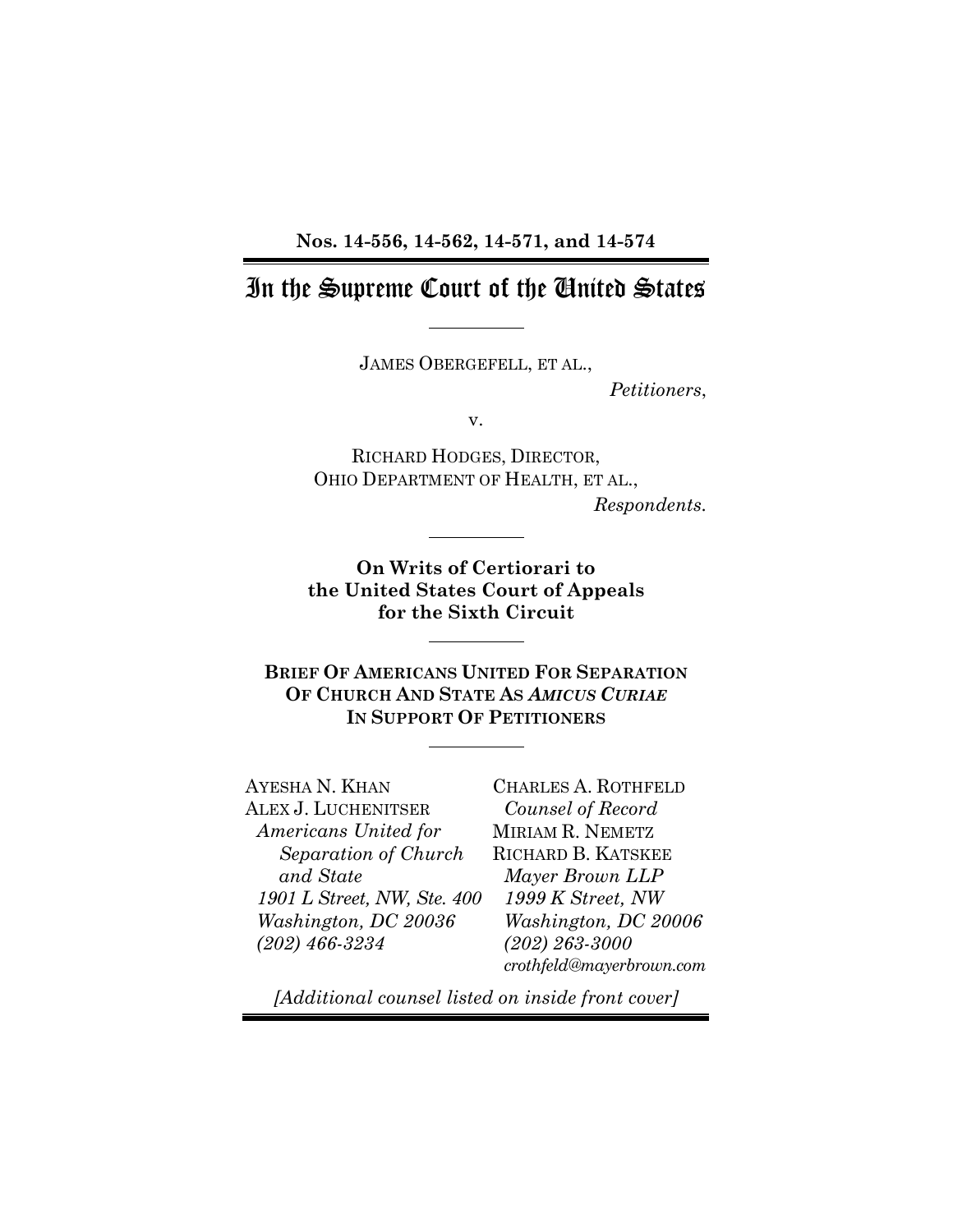HANNAH Y.S. CHANOINE *Mayer Brown LLP 1221 Avenue of the Americas New York, NY 10020 (212) 506-2500*

FRANK M. DICKERSON EMILY C.R. VERMYLEN REBECCA M. KLEIN LINDA X. SHI *Mayer Brown LLP 71 South Wacker Drive Chicago, IL 60606 (312) 782-0600* 

*Counsel for* Amicus Curiae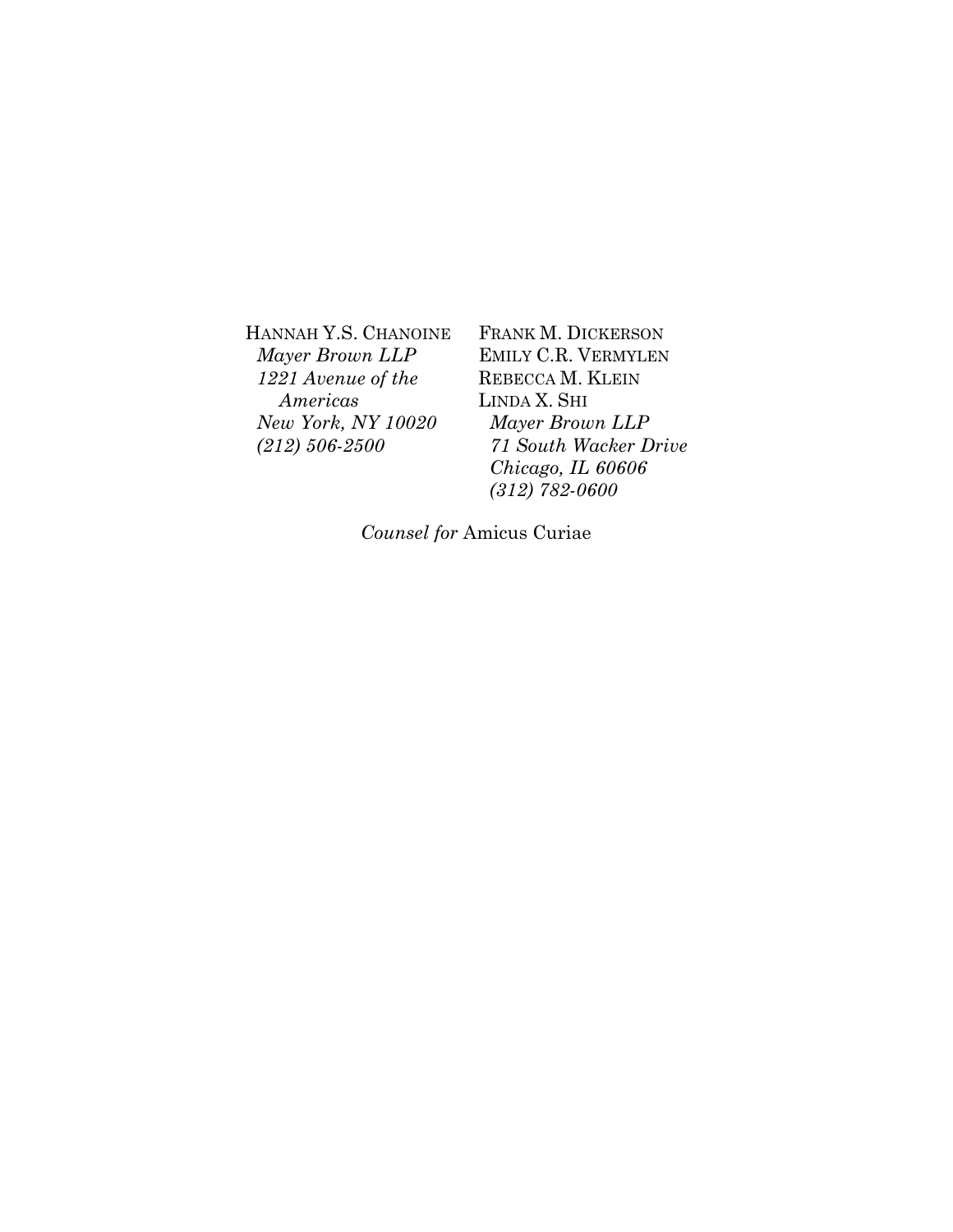## **TABLE OF CONTENTS**

# **Page**

| INTEREST OF THE AMICUS CURIAE1                |
|-----------------------------------------------|
| INTRODUCTION AND SUMMARY OF                   |
|                                               |
|                                               |
| I. Current Law Properly Protects Both         |
| Religious Beliefs And The                     |
|                                               |
| A. Decisions Construing The Free Exercise     |
| Clause Protect Both Religious                 |
| Observance And The Government's               |
|                                               |
| <b>B.</b> Federal And State Statutes Further  |
| Accommodate Religious Objections To           |
|                                               |
| II. Marriages By Same-Sex Couples Would       |
| Not Pose Unique Issues Under Existing         |
| Rules Regarding The Accommodation Of          |
| Religious Rights And Antidiscrimination       |
|                                               |
| A. Recognition Of Same-Sex Couples' Right     |
| To Marry Would Not Interfere With             |
|                                               |
| <b>B.</b> State Antidiscrimination Provisions |
| <b>Generally Prohibit Discrimination</b>      |
| Based On Sexual Orientation, Not              |
|                                               |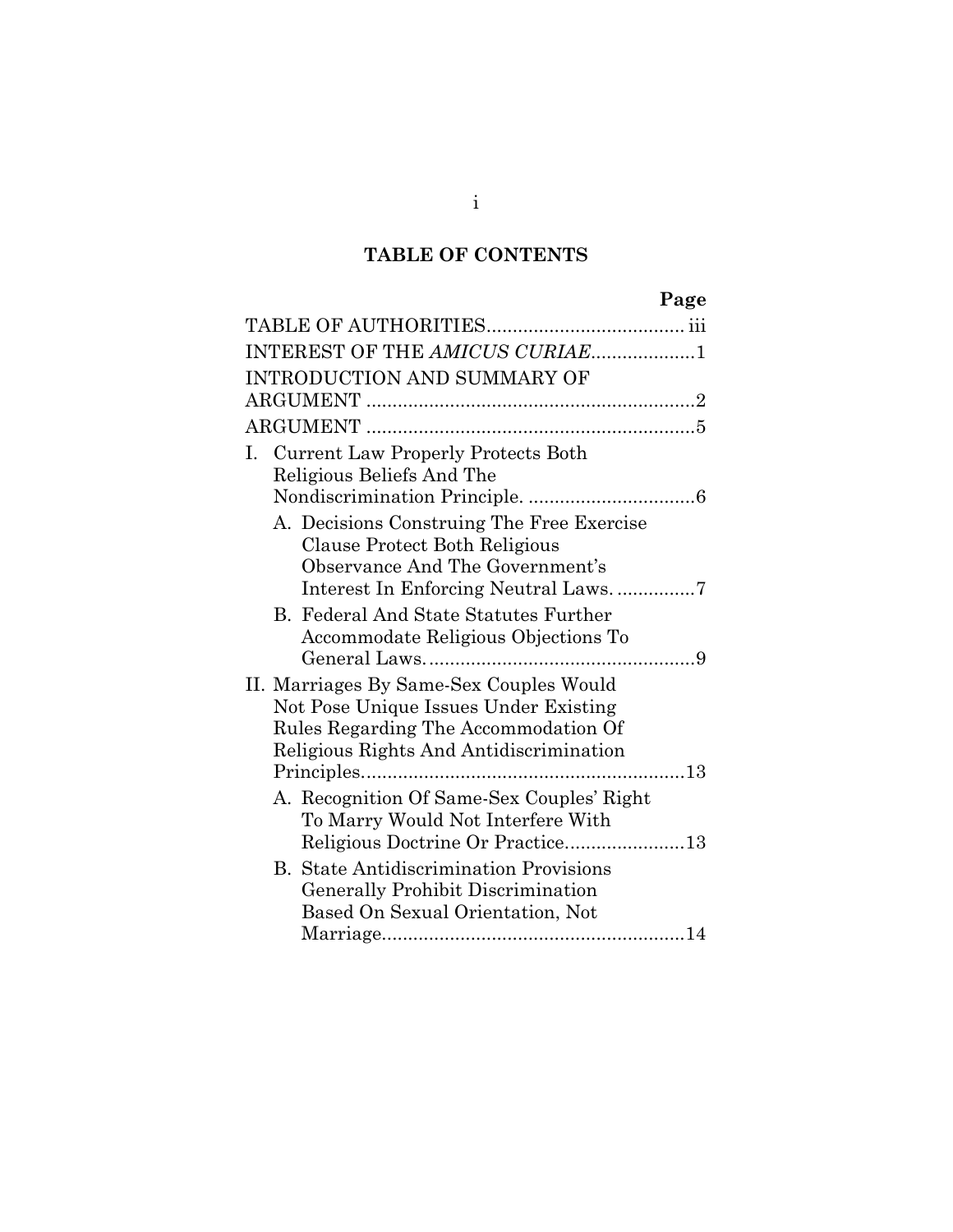## **TABLE OF CONTENTS—continued**

# **Page**

ii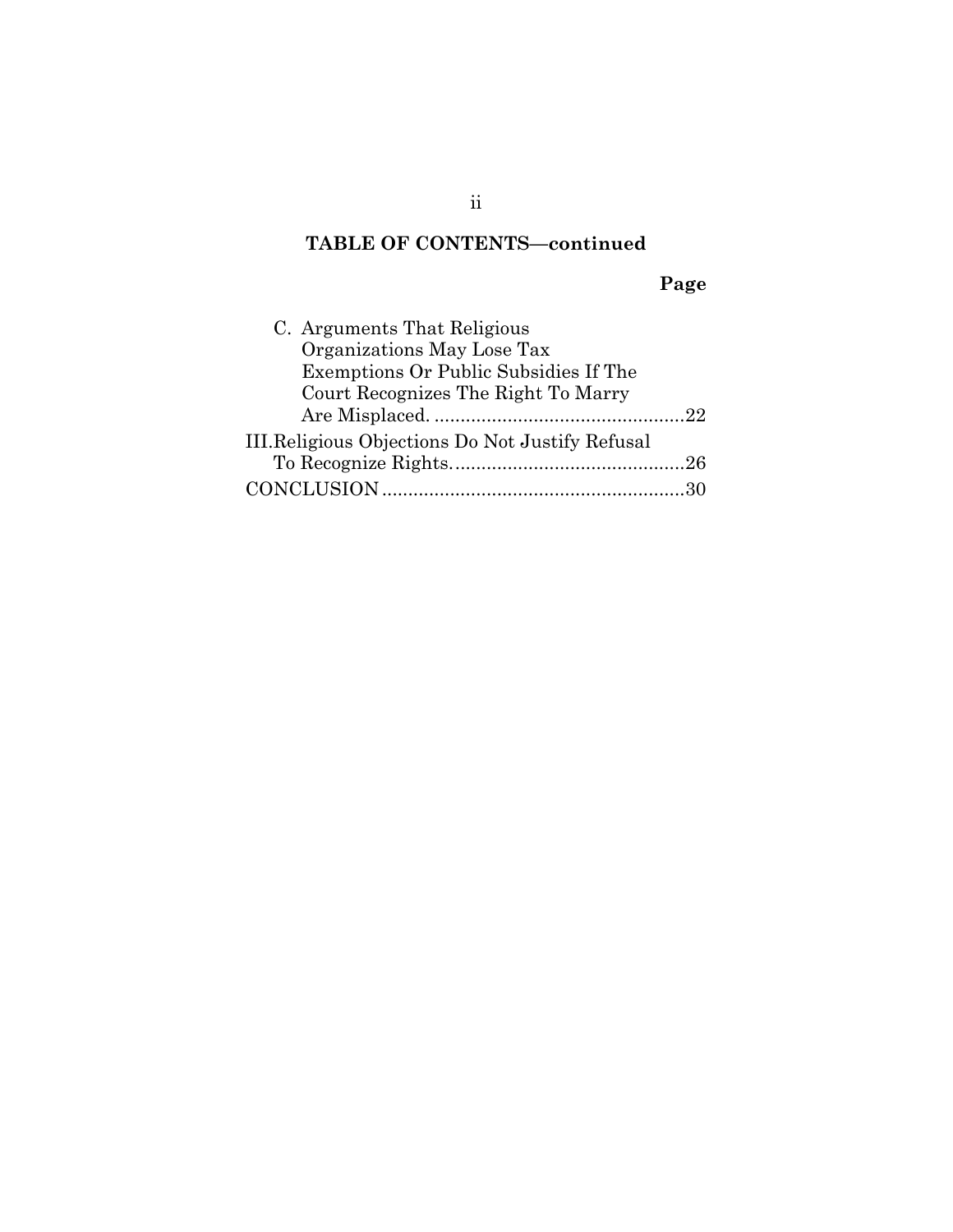# **TABLE OF AUTHORITIES**

**Page(s)** 

| <b>CASES</b>                                  |
|-----------------------------------------------|
| 119-121 E. 97th St. Corp. v. N.Y. City Comm'n |
| on Human Rights,                              |
|                                               |
| A.A. ex rel. Betenbaugh v.                    |
| Needville Indep. Sch. Dist.,                  |
|                                               |
| Attorney Gen. v. Desilets,                    |
|                                               |
| Barnes v. Gorman,                             |
|                                               |
| Bernstein v. Ocean Grove Camp Meeting Ass'n,  |
| No. DCR PN34XB-03008 (N.J. Off. of Att'y      |
| Gen., Div. on Civil Rts., Oct. 23, 2012)  16  |
| <b>Bob Jones Univ.</b> v. United States,      |
|                                               |
| Butler v. Adoption Media LLC,                 |
| 486 F. Supp. 2d 1022 (N.D. Cal. 2007) 17      |
| Church of Lukumi Babalu Aye, Inc. v.          |
| City of Hialeah,                              |
|                                               |
| Circle Sanctuary v. Nicholson,                |
| No. 3:06-cv-0660 (W.D. Wis. Nov. 13, 2006)  2 |
| City of Richmond v. J.A. Croson Co.,          |
|                                               |
| Cutter v. Wilkinson,                          |
|                                               |
| Dale v. Boy Scouts of Am.,                    |
|                                               |

iii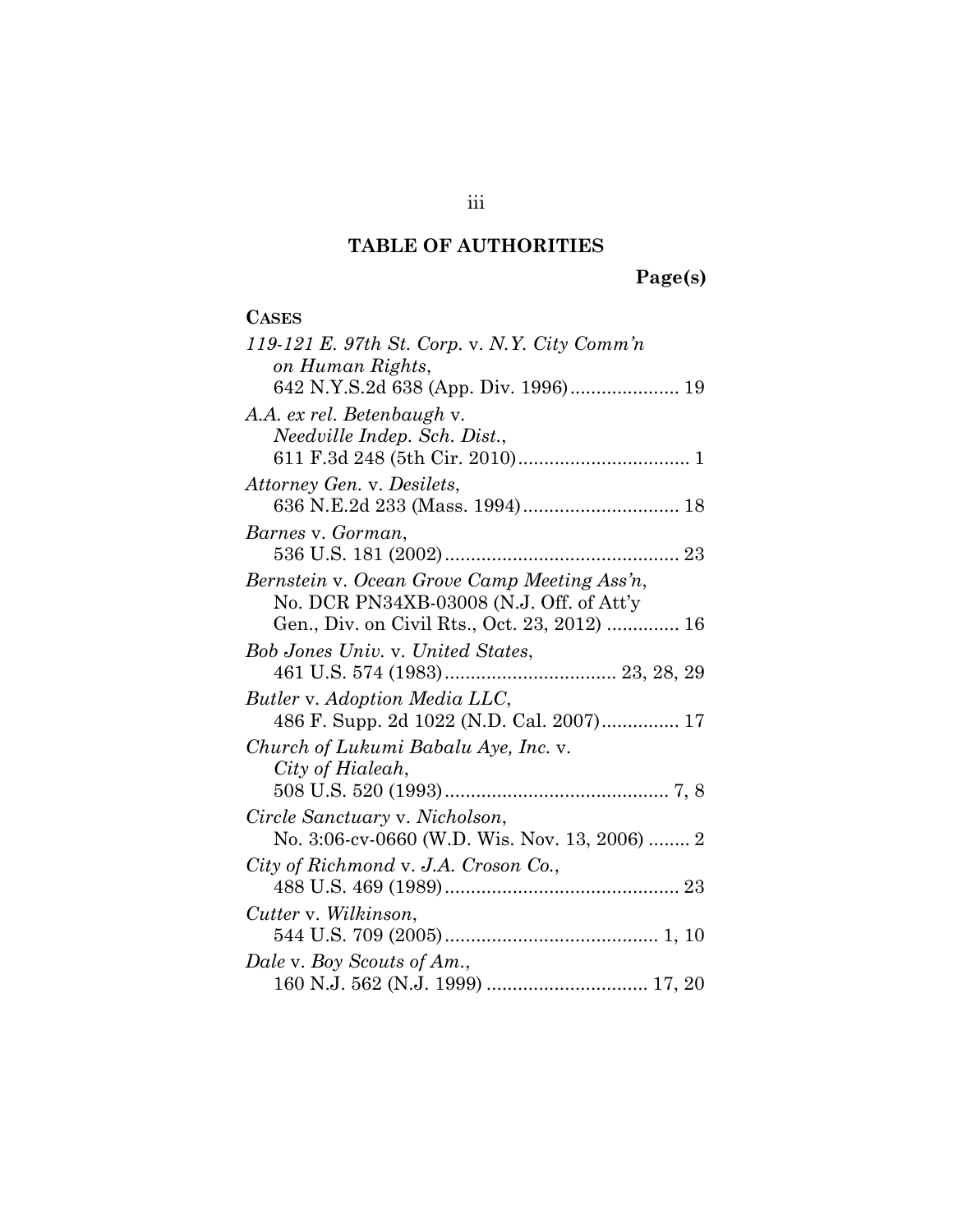# **Page(s)**

| Davis v. Monroe Cnty. Bd. of Educ.,           |
|-----------------------------------------------|
|                                               |
| Elane Photography, LLC v. Willock,            |
|                                               |
| Elane Photography, LLC v. Willock,            |
| 309 P.3d 53 (N.M. 2013), cert. denied,        |
|                                               |
| Emp't Div., Dep't of Human Res. v. Smith,     |
|                                               |
| Erdmann v. Tranquility Inc.,                  |
| 155 F. Supp. 2d 1152 (N.D. Cal. 2001) 19      |
| Garden State Equality v. Dow,                 |
| 82 A.3d 336 (N.J. Super. Ct. 2013) 16, 17     |
| Gay Rights Coalition of Georgetown University |
| Law Center v. Georgetown University,          |
|                                               |
| Gonzales v. O Centro Espirita                 |
| Beneficente Uniao do Vegetal,                 |
|                                               |
| Griego v. Oliver,                             |
|                                               |
| Grove City Coll. v. Bell,                     |
|                                               |
| Hall v. Baptist Mem'l Health Care Corp.,      |
|                                               |
| <i>Holt</i> v. <i>Hobbs</i> ,                 |
|                                               |
| Hosanna-Tabor Evangelical                     |
| Church & Sch. v. $EEOC$ ,                     |
|                                               |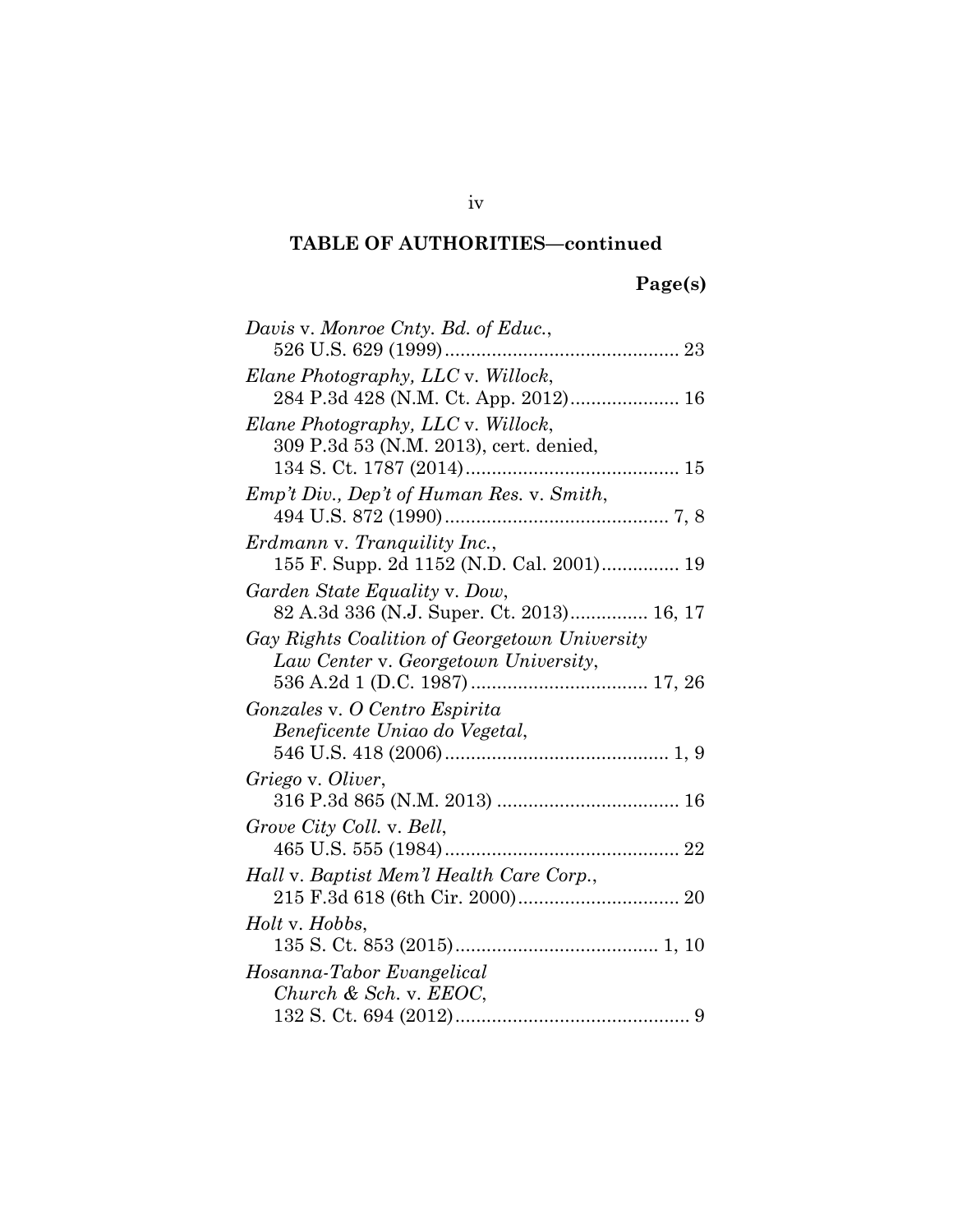| In re Adoption of Tammy,                   |
|--------------------------------------------|
|                                            |
| Kitchen v. Herbert,                        |
| 755 F.3d 1193 (10th Cir.),                 |
| cert. denied, 135 S. Ct. 265 (2014) 14, 15 |
| Latta v. Otter,                            |
| 771 F.3d 456 (9th Cir. 2014) 15, 21        |
| Loving v. Virginia,                        |
|                                            |
| Newman v. Piggie Park Enters., Inc.,       |
| 256 F. Supp. 941 (D.S.C. 1966) 27          |
| Newman v. Piggie Park Enters., Inc.,       |
|                                            |
| Pennhurst State Sch. & Hosp. v. Halderman, |
|                                            |
| Smith v. Fair Emp't & Hous. Comm'n,        |
| 51 Cal. Rptr. 2d 700 (Cal. 1996) 18        |
| Sossamon v. Texas,                         |
|                                            |
| Swanner v. Anchorage Equal Rights Comm'n,  |
|                                            |
| Terveer v. Billington,                     |
| No. CV 12-1290, 2014 WL 1280301            |
|                                            |
| Thomas v. Anchorage Equal Rights Comm'n,   |
|                                            |
| Trans World Airlines, Inc. v. Hardison,    |
|                                            |

v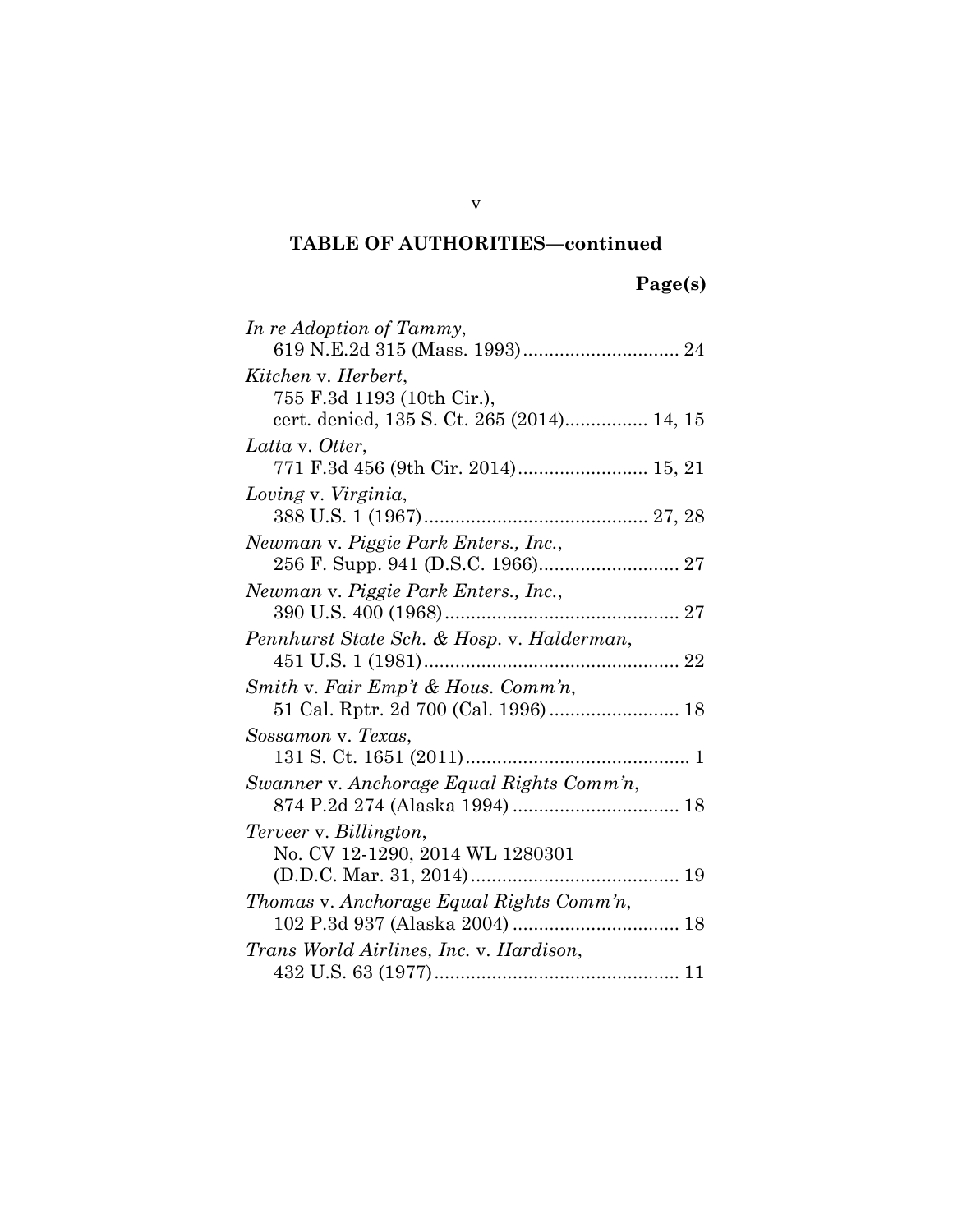# **Page(s)**

| United States v. Lee,                         |  |
|-----------------------------------------------|--|
|                                               |  |
| Varnum v. Brien,                              |  |
|                                               |  |
| West Virginia State Bd. of Educ. v. Barnette, |  |
|                                               |  |
| Wisconsin ex rel Sprague v. City of Madison,  |  |
| 555 N.W.2d 409 (table), 1996 WL 544099        |  |
|                                               |  |
| Wisconsin v. Yoder,                           |  |
|                                               |  |
| Wooley v. Maynard,                            |  |
|                                               |  |
| <b>CONSTITUTIONS</b>                          |  |
|                                               |  |
|                                               |  |
|                                               |  |
| STATUTES, REGULATIONS, AND EXECUTIVE ORDERS   |  |
|                                               |  |
|                                               |  |
|                                               |  |
|                                               |  |
|                                               |  |
|                                               |  |
|                                               |  |
|                                               |  |
|                                               |  |
|                                               |  |
|                                               |  |

vi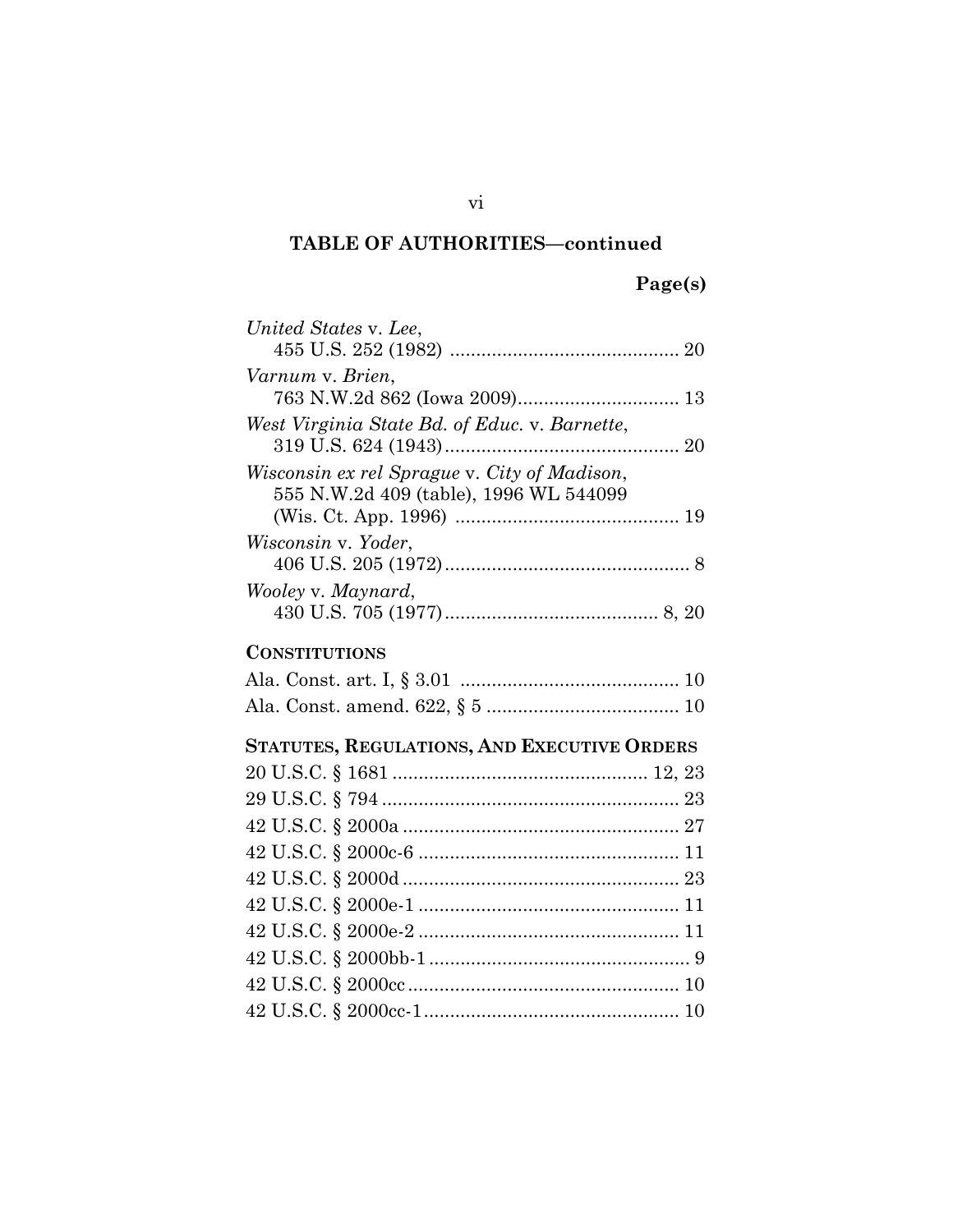# **Page(s)**

vii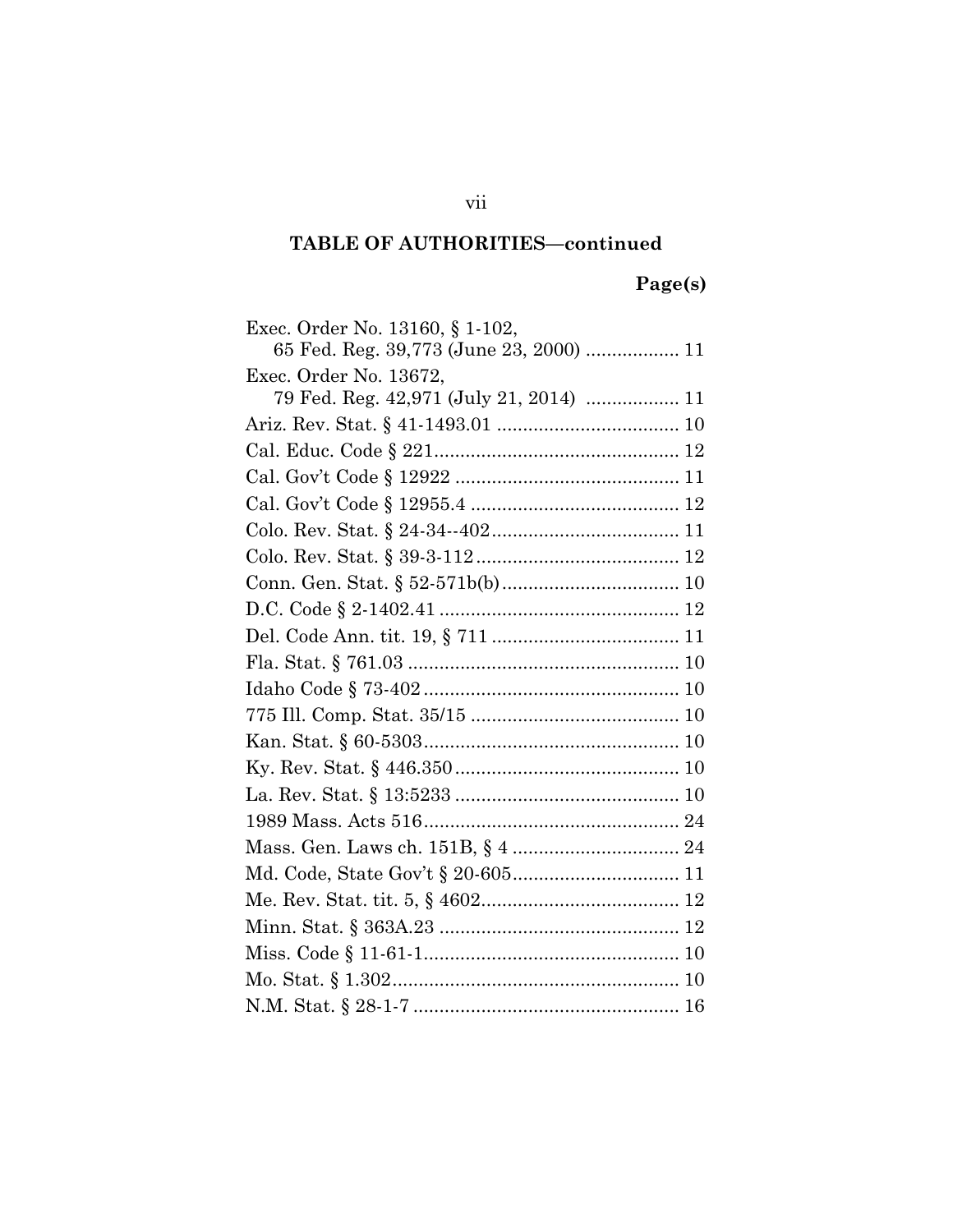## **Page(s)**

### **MISCELLANEOUS**

| <b>Bob Jones Univ. v. United States, Brief</b>    |  |
|---------------------------------------------------|--|
| Amicus Curiae of the Center for Law               |  |
| and Religious Freedom of the Christian            |  |
| Legal Society in Support of Petitioner,           |  |
| 1981 U.S. S. Ct. Briefs LEXIS 1363                |  |
|                                                   |  |
| <i>Bob Jones Univ.</i> v. United States, Brief of |  |
| National Association of Evangelicals as           |  |
| Amicus Curiae in Support of Petitioner,           |  |
| 1981 U.S. S. Ct. Briefs LEXIS 1360                |  |
|                                                   |  |
| <b>Bob Jones Univ. v. United States,</b>          |  |
| <b>Brief for Petitioner,</b>                      |  |
| 1981 U.S. S. Ct. Briefs LEXIS 1345                |  |
|                                                   |  |

### viii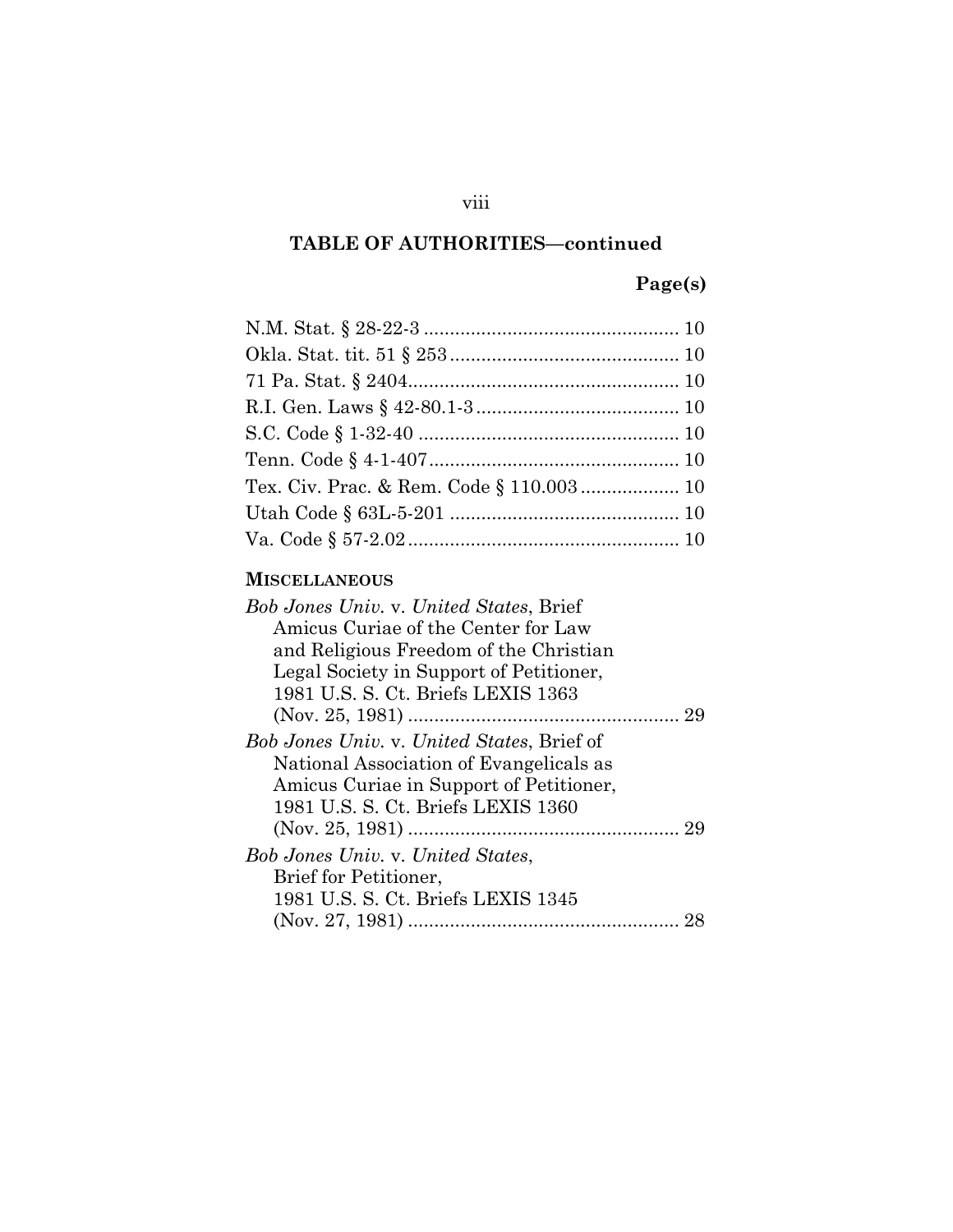# **Page(s)**

| Brief Amicus Curiae of The Becket Fund            |  |
|---------------------------------------------------|--|
| for Religious Liberty in Support of               |  |
| Defendants-Appellants and Reversal,               |  |
| DeBoer v. Snyder, No. 14-1341 (6th Cir.           |  |
|                                                   |  |
| William N. Eskridge Jr., Noah's Curse:            |  |
| How Religion Often Conflates Status,              |  |
| Belief, and Conduct to Resist Anti-               |  |
| <i>discrimination Norms,</i>                      |  |
|                                                   |  |
| Goldsboro Christian Sch. v. United                |  |
| States, Brief for Petitioner,                     |  |
| 1981 U.S. S. Ct. Briefs LEXIS 1346                |  |
|                                                   |  |
| Ira C. Lupu & Robert W. Tuttle, Same-Sex          |  |
| Family Equality and Religious Freedom,            |  |
|                                                   |  |
| Douglas Nejaime, Marriage Inequality:             |  |
| Same-Sex Relationships, Religious                 |  |
| Exemptions, and the Production of                 |  |
| Sexual Orientation Discrimination,                |  |
|                                                   |  |
| Petition for a Writ of Certiorari, Elane          |  |
| Photography, LLC v. Willock,                      |  |
| No. 13-585 (U.S. Nov. 8, 2013),                   |  |
| cert. denied, 134 S. Ct. 1787 (2014) 5            |  |
| Elizabeth Sepper, <i>Doctoring Discrimination</i> |  |
| in the Same-Sex Marriage Debates,                 |  |
|                                                   |  |
| Thomas More Society, Letter to Illinois           |  |
|                                                   |  |

ix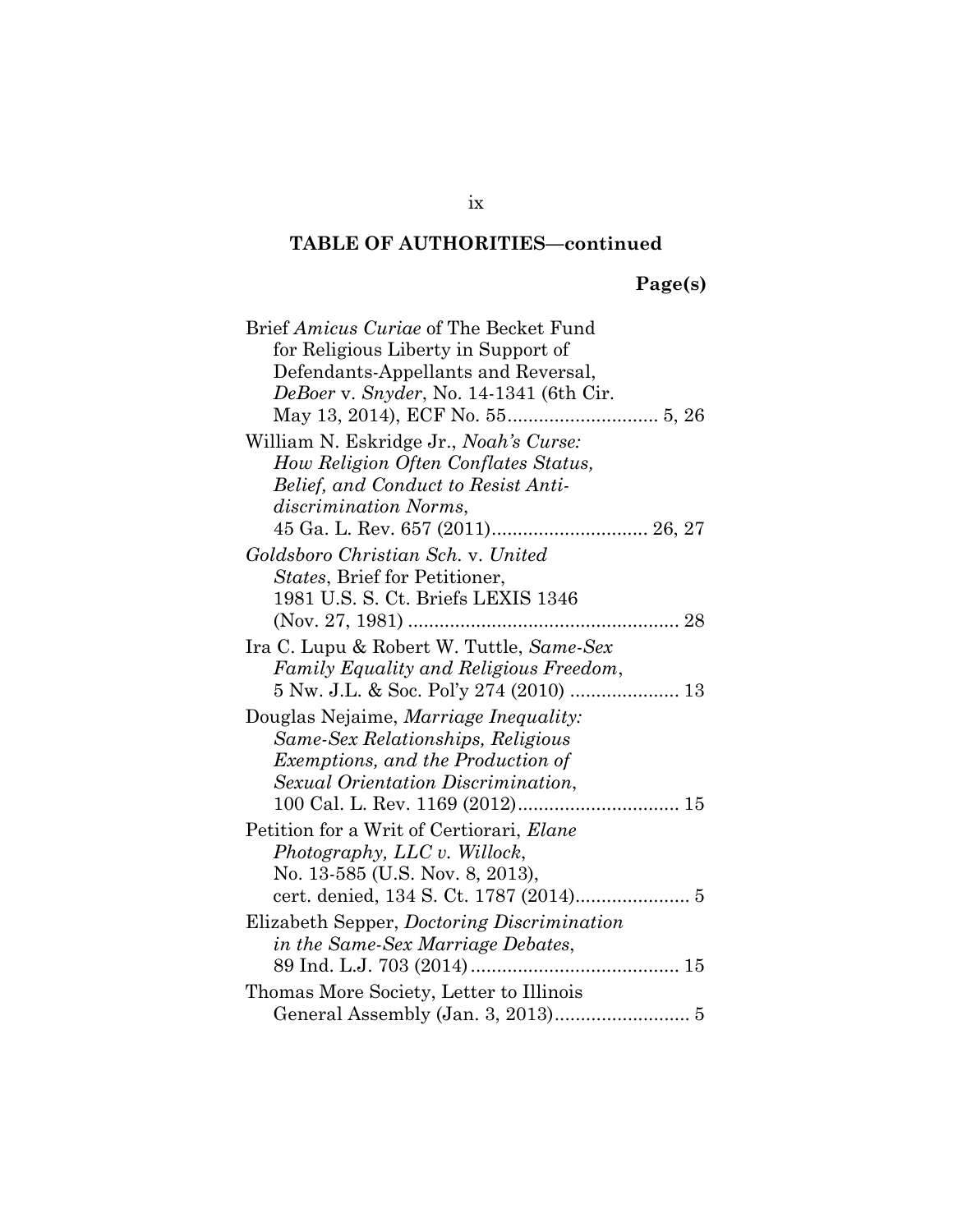**Page(s)**

| Laurence H. Tribe & Joshua Matz,             |
|----------------------------------------------|
| The Constitutional Inevitability             |
| of Same-Sex Marriage,                        |
| 13                                           |
| Patricia Wen, Catholic Charities             |
| Stuns State, Ends Adoptions,                 |
|                                              |
| Patricia Wen, Church Reviews                 |
| Role in Gay Adoptions,                       |
|                                              |
| Patricia Wen, "They Cared for the Children": |
| Amid Shifting Social Winds, Catholic         |
| Charities Prepares to End Its 103 Years of   |
| Finding Homes for Foster Children and        |
| <i>Evolving Families,</i>                    |
|                                              |

x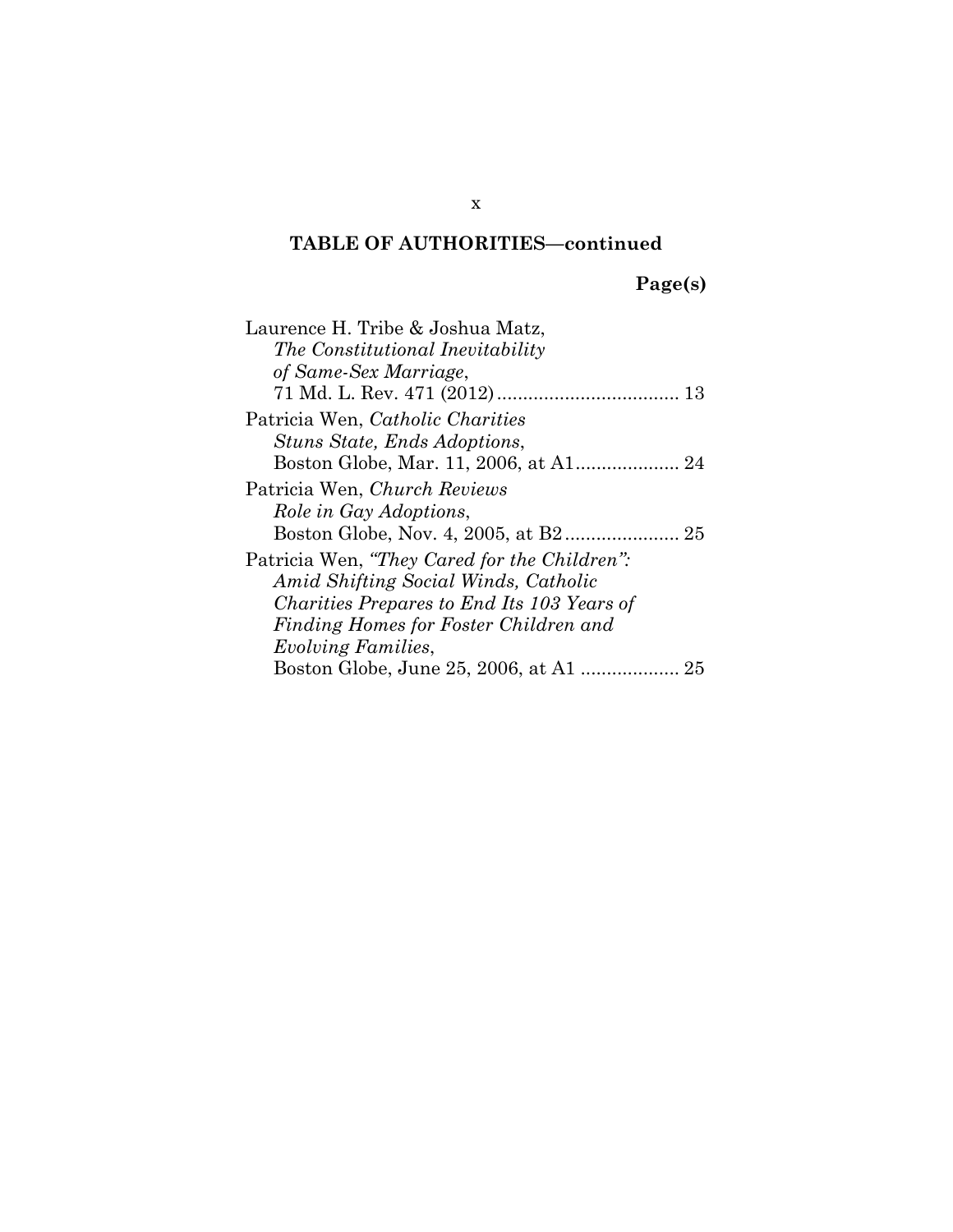#### **BRIEF OF AMERICANS UNITED FOR SEPARATION OF CHURCH AND STATE AS** *AMICUS CURIAE* **IN SUPPORT OF PETITIONERS**

#### **INTEREST OF THE** *AMICUS CURIAE*

Americans United for Separation of Church and State is a national, nonsectarian, public-interest organization dedicated to defending the constitutional principles of religious liberty and separation of church and state. Americans United represents more than 120,000 members, supporters, and activists across the country. Since its founding in 1947, Americans United has regularly served as a party, as counsel, or as an *amicus curiae* in scores of churchstate cases before this Court and other federal and state courts nationwide.

One of Americans United's principal goals is to protect the rights of individuals to hold and practice the religious beliefs of their choice without interference by government. Americans United has advocated for these rights as counsel and *amicus* in many cases, including suits by prison inmates to protect their rights to worship (see *Holt* v. *Hobbs*, 135 S. Ct. 853 (2015); *Sossamon* v. *Texas*, 131 S. Ct. 1651 (2011); *Cutter* v. *Wilkinson*, 544 U.S. 709 (2005)), by a public-school student to be permitted to wear his hair in accordance with the tenets of his religion (see *A.A. ex rel. Betenbaugh* v. *Needville Indep. Sch. Dist.*, 611 F.3d 248 (5th Cir. 2010)), by a church to be allowed to engage in its religious rituals without being prosecuted under the nation's drug laws (see *Gonzales* v. *O Centro Espirita Beneficente Uniao do Vegetal*, 546 U.S. 418 (2006)), and by survivors of fallen soldiers of minority faiths to be given the same level of recognition on government-issued burial markers as is provided to adherents of more established faiths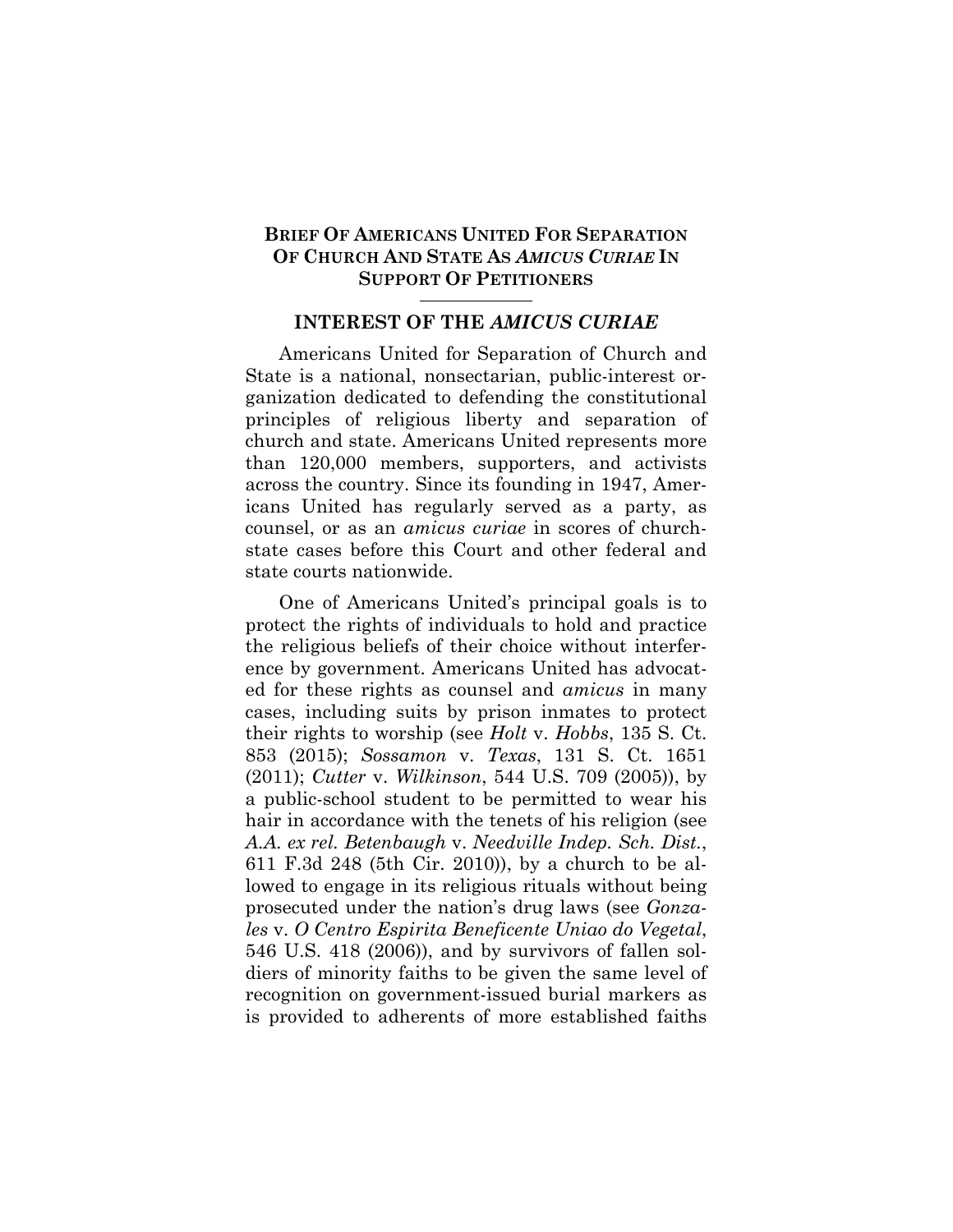(*Circle Sanctuary* v. *Nicholson*, No. 3:06-cv-0660 (W.D. Wis. Nov. 13, 2006)).

Americans United files this brief to explain that recognizing that same-sex couples have the right to marry will pose no genuine threat to religious freedom. Rather, our Constitution and laws have the wisdom and capacity to protect both the fundamental rights of people who love and wish to marry others of the same gender and the fundamental freedoms of people of faith who wish to practice and live their lives in accordance with their beliefs.<sup>1</sup>

#### **INTRODUCTION AND SUMMARY OF ARGUMENT**

This brief addresses an issue that, although peripheral to the question directly before the Court in these cases, has been the subject of much attention in this and related litigation: whether religious objections that have been raised to marriage for same-sex couples have any bearing on whether a constitutionally grounded right to such marriages should be recognized *at all*. The short answer is that those objections are wholly beside the point here. That some people have religious objections to others' exercise of a fundamental right or entitlement to equal treatment under the law has never been thought a valid reason for wholly denying any recognition of the constitutional protection. Moreover, many of the feared conflicts between religious liberty and recognition of same-sex couples' right to marry are chimerical. And

l

<sup>&</sup>lt;sup>1</sup> *Amicus* affirms that no counsel for a party authored this brief in whole or in part and that no person other than *amicus* or its counsel made a monetary contribution to the brief's preparation or submission. The parties' letters consenting to the filing of this brief have been filed with the Clerk's office.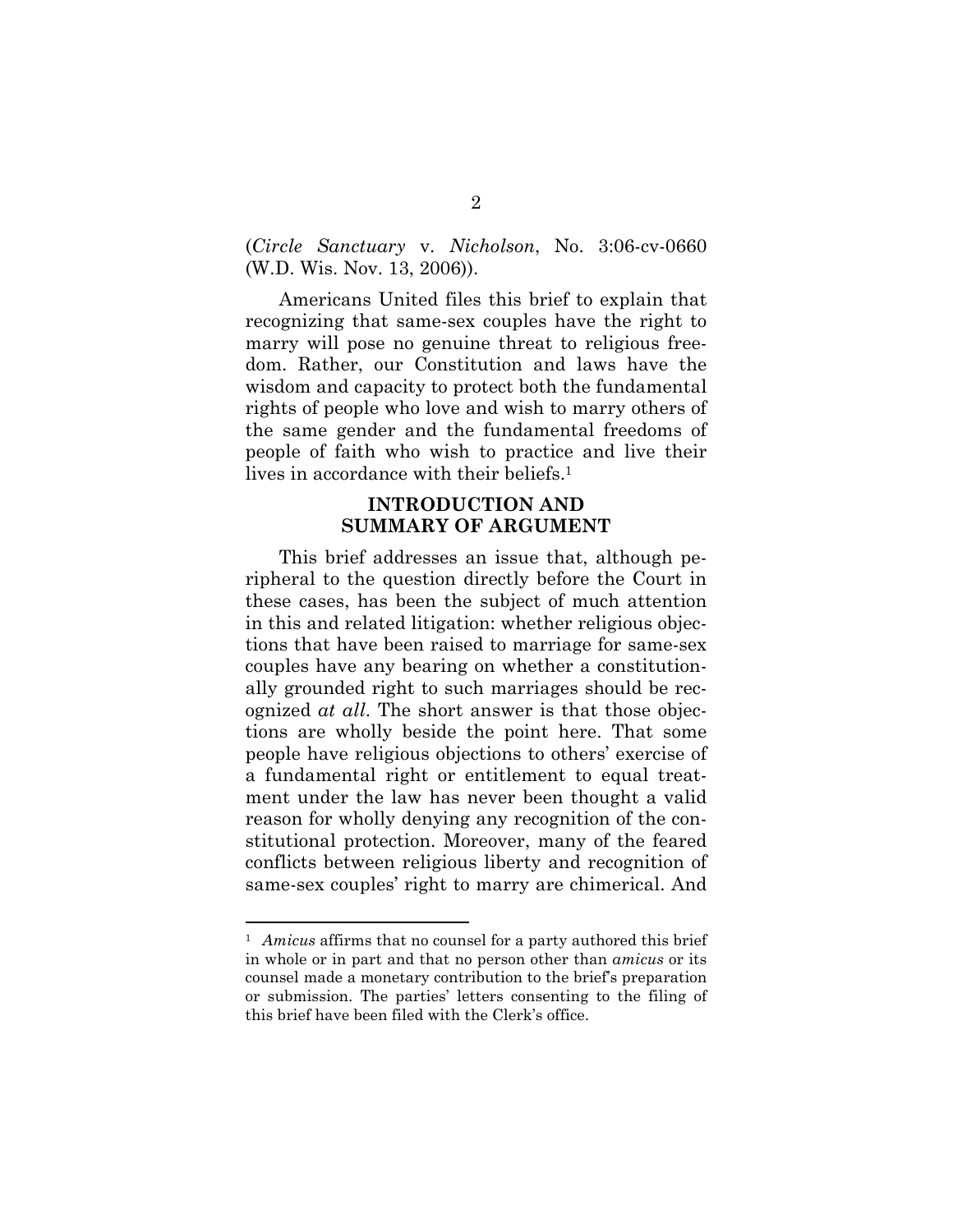to the extent that such conflicts are real, they can be fully addressed by existing doctrines and mechanisms for reconciling religious practice with public obligations.

1. Opponents of the right of same-sex couples to marry have argued that recognition of that right would interfere with the religious liberty of persons who object to such marriages. Predicting a flood of discrimination lawsuits against religious objectors, those making this argument have advanced the extraordinary contention that the potential for these conflicts counsels against recognition of marriage rights *at all*. These opponents have thus urged courts to deny recognition of the constitutional right of same-sex couples to marry so that legislatures may have an opportunity to craft religious exemptions to statutory antidiscrimination provisions that otherwise might protect married same-sex couples from differential treatment. Such exemptions, this argument goes, are necessary to address conflicts between the emerging rights of same-sex couples and the rights of religious objectors to their relationships.

Those arguments should play no role in this Court's decision. Throughout our nation's history, courts and legislatures have grappled with ostensible clashes between legal mandates—including, most notably, those grounded in the Constitution—and religiously based objections to compliance with the law. When conflicts have arisen, they have long been properly addressed through well-established legal frameworks that protect both sets of interests. These include the array of federal and state statutory protections that mandate respect for religious practices, on the one hand, and those principles requiring equal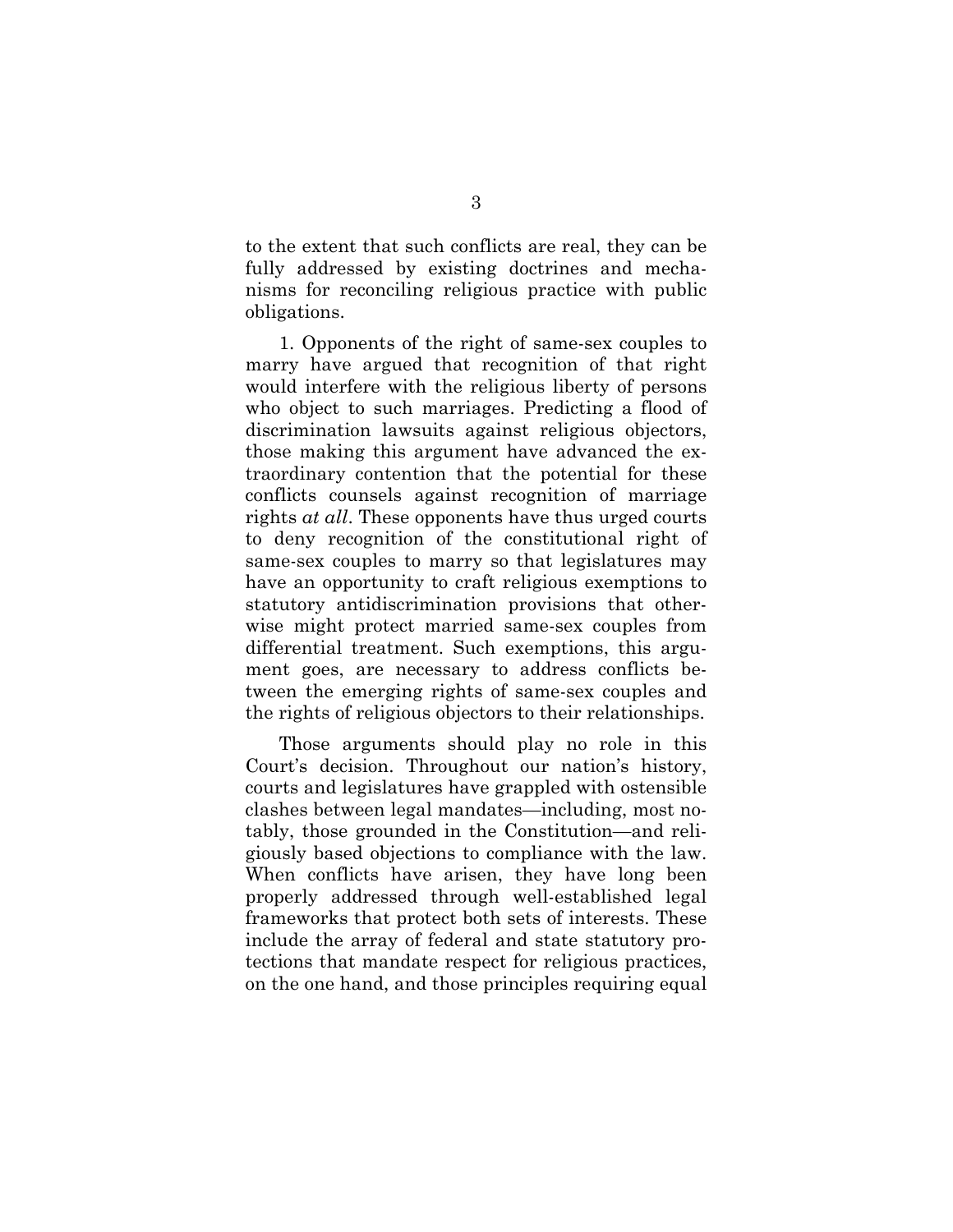treatment and the uniform application of the laws, on the other.

There is simply no reason to think that the recognition of a constitutional right to marry would lead to any new or intractable conflicts between religious liberty and antidiscrimination provisions. The Court's recognition of a right to marry will not automatically extend or alter any protections for samesex couples currently available under federal or state antidiscrimination laws. In many instances these antidiscrimination provisions *already* protect lesbians and gay men, and hence extend to individuals in same-sex relationships regardless of their marital status. But in all events, whether same-sex couples' constitutional right to marry is recognized and the scope of those couples' statutory rights to be free from discrimination by private actors once they *are* married are entirely separate matters. The latter is not at issue in these cases and should not affect this Court's decision.

2. Much of the argument that recognition of marriage rights will interfere with religious belief is grounded in the fear that the Court's sanctioning of marriage for same-sex couples will reflect a public judgment that religious objections to such marriages are invalid. That worry is both unjustified and immaterial to the question before the Court. The Constitution strongly respects and preserves religious freedom. It also provides, however, that religious objections by third parties to the application of fundamental rights (or to the people exercising those rights) are not a valid basis for refusing to recognize the rights in the first place. The same objections were raised to doctrines affording equal rights and fundamental protections to racial minorities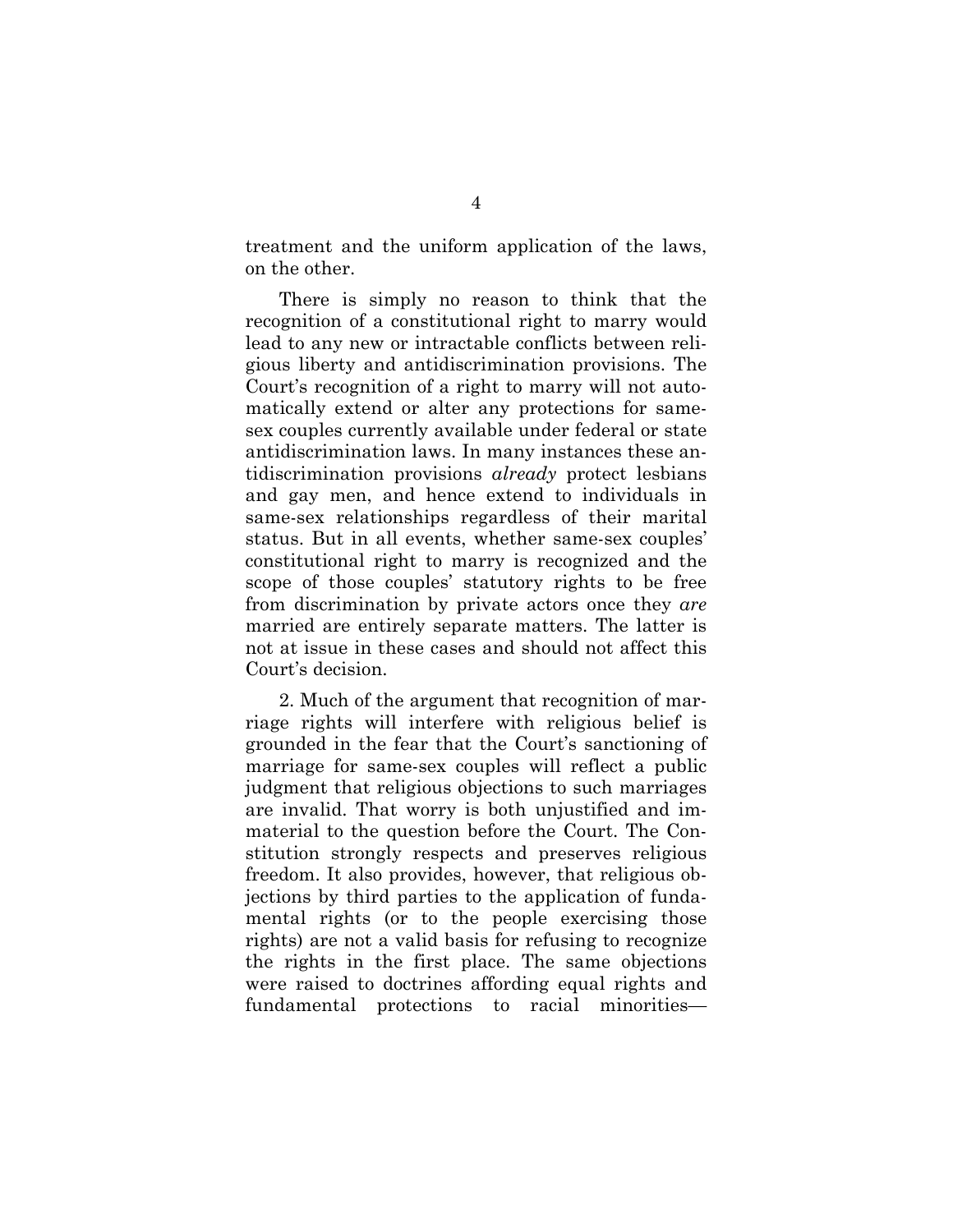including, famously, the right to marry—and were properly dismissed as presenting no obstacle to the exercise of individual freedom. Certainly, religious objections to equality before the law for particular sets of disfavored persons cannot be controlling in a system that protects both the right to pursue one's specific religious beliefs and the fundamental rights of all citizens.

#### **ARGUMENT**

Litigants who oppose allowing same-sex couples to marry argued below, and in similar cases in other courts, that the federal courts should refuse to recognize the right to marry so as to avoid interfering with the beliefs of those who have religious objections to the marriage of same-sex couples. See, *e.g.*, Brief *Amicus Curiae* of The Becket Fund for Religious Liberty in Support of Defendants-Appellants and Reversal, *DeBoer* v. *Snyder*, No. 14-1341 (6th Cir. May 13, 2014), ECF No. 55 ("Becket Fund 6th Cir. Amicus Br."); Petition for a Writ of Certiorari, *Elane Photography, LLC v. Willock*, No. 13-585 (U.S. Nov. 8, 2013), cert. denied, 134 S. Ct. 1787 (2014); Thomas More Society, Letter to Illinois General Assembly (Jan. 3, 2013) available at http://tinyurl.com/ ly94lff. These litigants argue that recognition of the right to marry will give rise to severe clashes between religious rights and antidiscrimination laws, lead to the denial of federal benefits to religious organizations, and trigger a flood of litigation against religious institutions and individuals. Those advancing such arguments would have the Court conclude that, rather than unleash this parade of horribles, it would be better simply to avoid recognizing the right to marry altogether.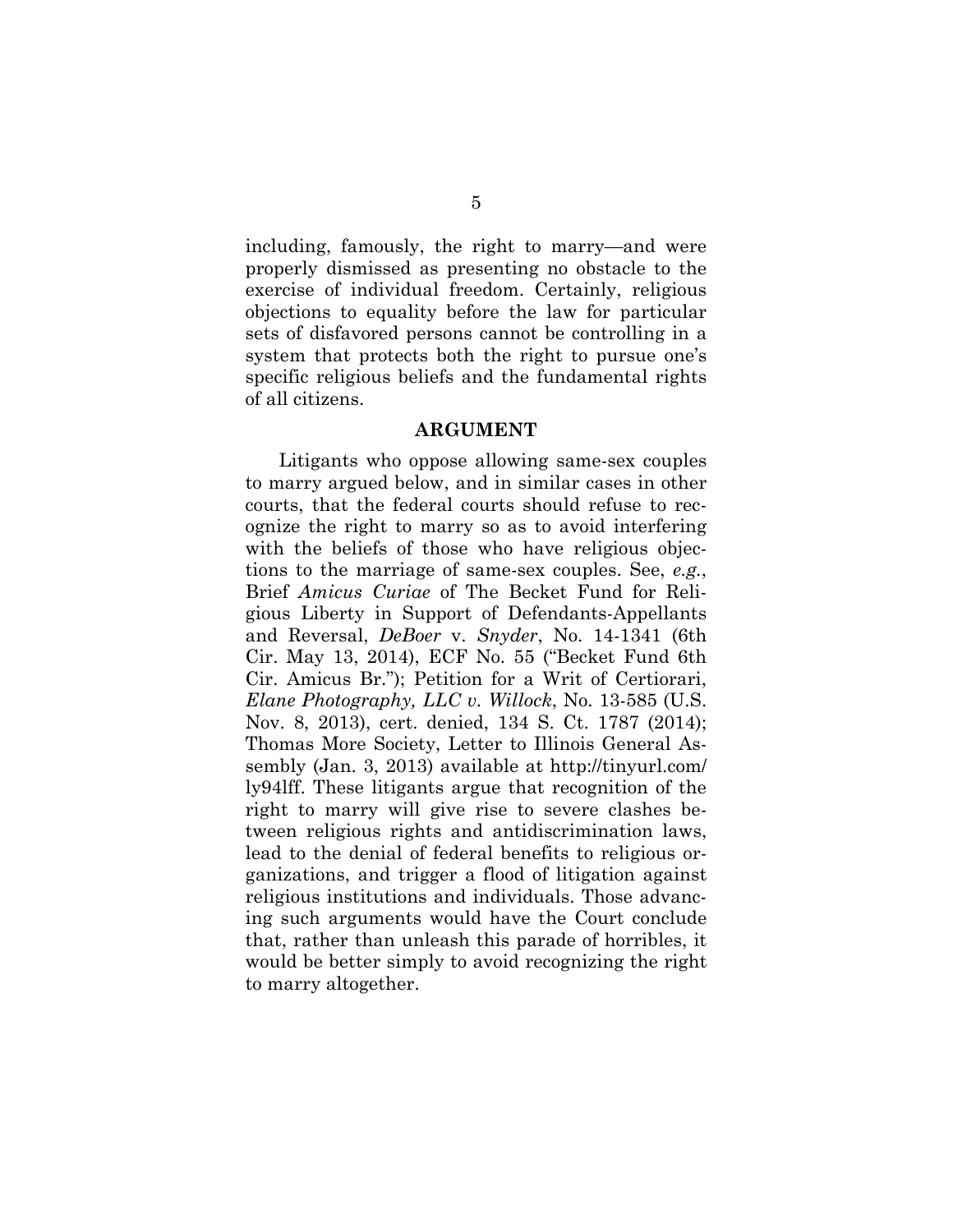These arguments against recognition of the right to marry are peculiar and deeply ahistorical. First, our system of laws already protects *both* religious liberty *and* equal treatment for disfavored classes, and existing legal mechanisms are entirely adequate to address any conflicts between religious practices and the protections afforded to married same-sex couples. Second, the recognition of the right to marry will not exacerbate any actual or potential conflicts between religious objectors and the prohibitions against discrimination, which will continue to exist regardless of marriage rights. Finally, in our pluralistic society, arguments that the exercise of a fundamental right or the effectuation of equal treatment may offend some people's religious beliefs have never been considered a legitimate basis for denying otherwise valid constitutional protections. Nor should they be here.

### **I. CURRENT LAW PROPERLY PROTECTS BOTH RE-LIGIOUS BELIEFS AND THE NONDISCRIMINATION PRINCIPLE.**

Any diverse society that embraces both religious freedom and the nondiscrimination principle will inevitably encounter occasional friction between particular religious beliefs and neutral laws that bar discrimination and ensure equal treatment. But although such conflicts may be inevitable, they are not intractable. Precisely because the wide diversity of religious views means that some people may have sincere religious objections to others' exercise of fundamental rights or to equal treatment, the U.S. Constitution, state constitutions, and many federal and state statutes provide mechanisms for protecting these important parallel interests. Especially given this existing framework for addressing these compet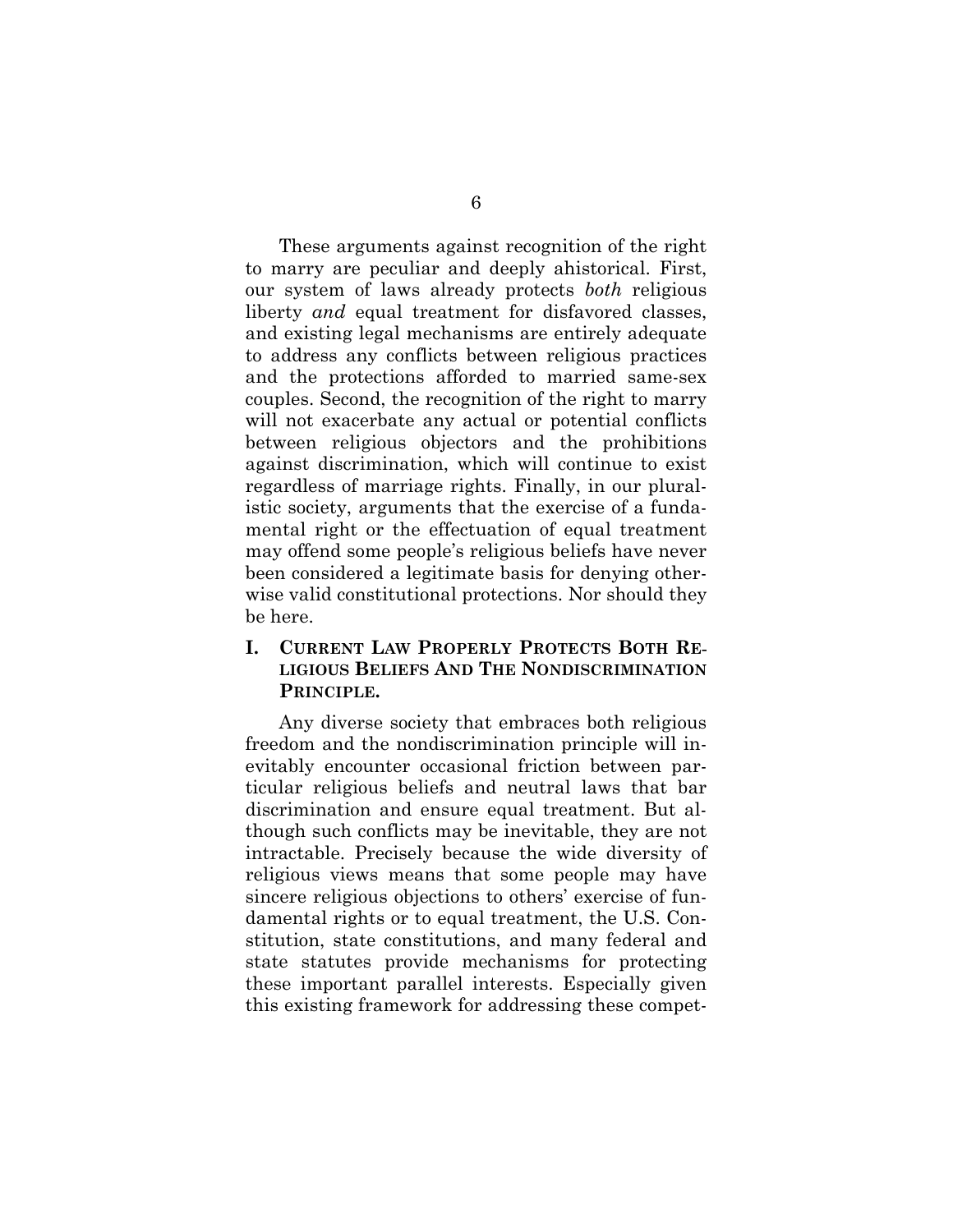ing values, the potential for conflict with religious beliefs is not a valid reason to withhold or delay the recognition of important rights and protections, including the right to marry.

### **A. Decisions Construing The Free Exercise Clause Protect Both Religious Observance And The Government's Interest In Enforcing Neutral Laws.**

Cases construing the Free Exercise Clause of the First Amendment set forth a baseline rule for recognizing religious freedom while ensuring the fair application of neutral laws that protect all citizens: laws that target or selectively disadvantage religious practices are suspect, but generally applicable laws that incidentally impinge on religious practice are not. The Free Exercise Clause expansively protects "the right to believe and profess whatever religious doctrine one desires." *Emp't Div., Dep't of Human Res.* v. *Smith*, 494 U.S. 872, 877 (1990). But an individual's religious beliefs do not "excuse him from compliance with an otherwise valid law prohibiting conduct that the State is free to regulate." *Id.* at 878- 879. Thus, although the law may not single out religion or any particular faith for unfavorable treatment, a religiously neutral, generally applicable law does not run afoul of the Free Exercise Clause "even if the law has the incidental effect of burdening a particular religious practice." *Church of Lukumi Babalu Aye, Inc.* v. *City of Hialeah*, 508 U.S. 520, 531 (1993). As this Court has explained, because "we are a cosmopolitan nation made up of people of almost every conceivable religious preference," a contrary rule would pose the unworkable prospect of "religious exemptions from civic obligations of almost every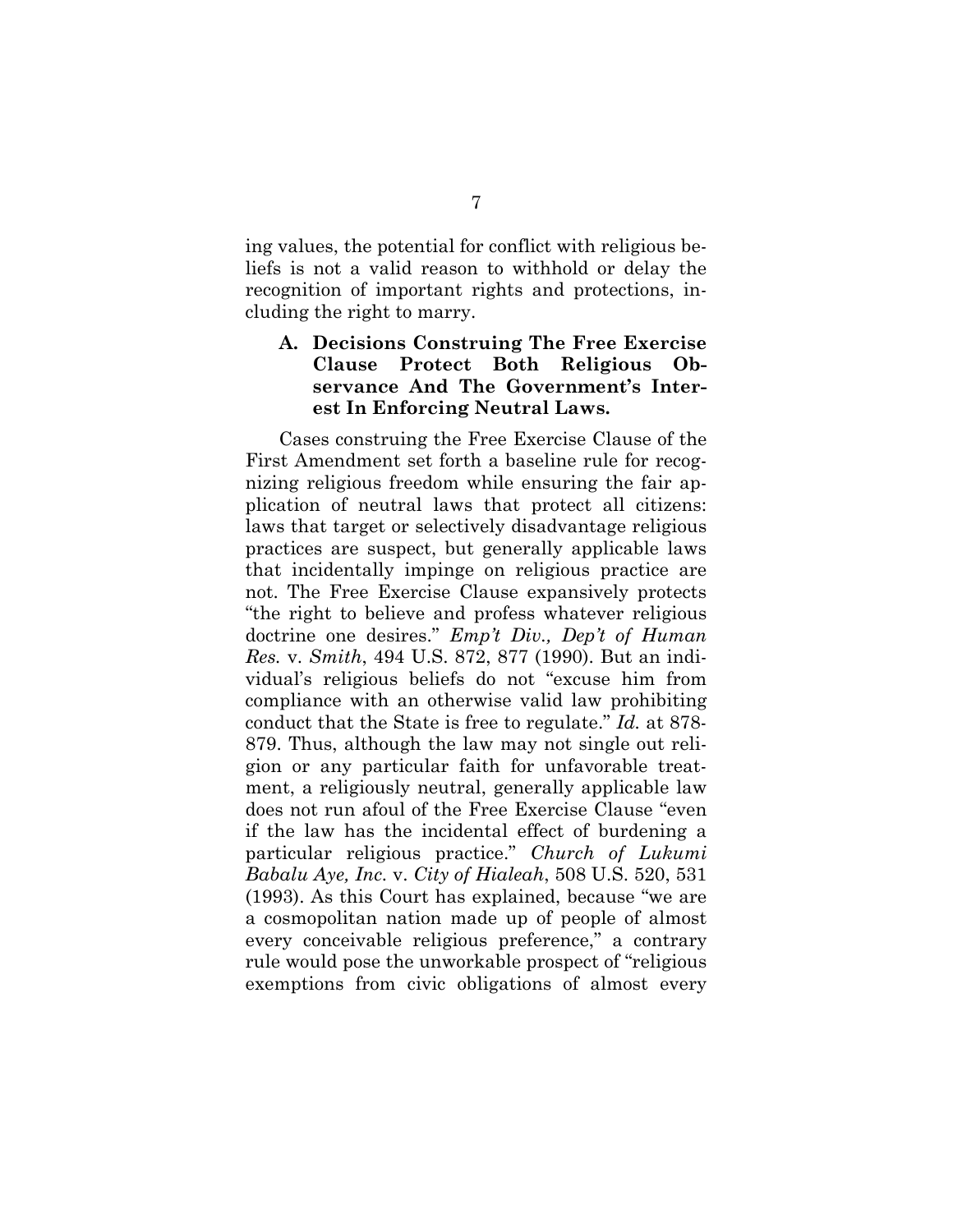conceivable kind." *Smith*, 494 U.S. at 888-889 (internal quotation marks omitted).

In keeping with these fundamental principles, this Court has developed a nuanced body of law to determine when generally applicable requirements must give way to religious rights, and when they must not. For example, the Court has held that "government, in pursuit of legitimate interests, cannot in a selective manner impose burdens only on conduct motivated by religious belief." *City of Hialeah*, 508 U.S. at 543. This means that, to satisfy the First Amendment standard, laws must be both facially neutral and generally applicable regardless of faith. Accordingly, laws that are designed to "infringe upon or restrict practices *because* of their religious motivation" are invalid unless they are narrowly tailored to serve a compelling governmental interest. *Id.* at 533 (emphasis added).

At the same time, the Court has also recognized religious exceptions to generally applicable laws in "hybrid situations" involving "the Free Exercise Clause in conjunction with other constitutional protections, such as freedom of speech and of the press." *Smith*, 494 U.S. at 881-882 (listing cases); see, *e.g.*, *Wisconsin* v. *Yoder*, 406 U.S. 205, 232 (1972) (recognizing exemption from compulsory-school-attendance law for Amish children who have completed the eighth grade because of the "fundamental interest of parents" in "guid[ing] the religious future and education of their children"); *Wooley* v. *Maynard*, 430 U.S. 705, 713 (1977) (citing respondents' strong religious objections in holding that a State may not "require an individual to participate in the dissemination of an ideological message by displaying it on his private property").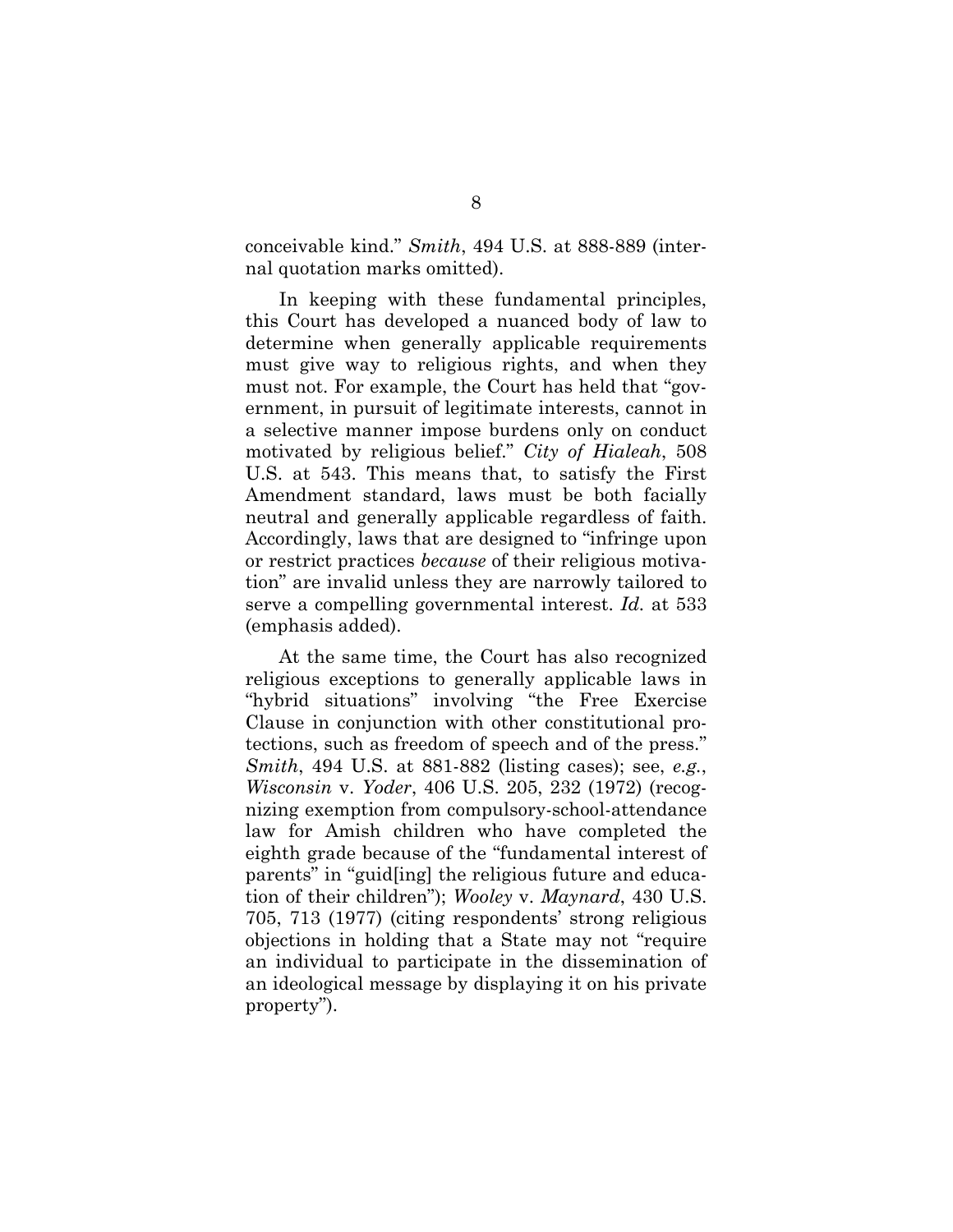Finally, this Court has recognized a constitutionally based "ministerial exception" that protects religious organizations' freedom to select their own clergy and other ministerial employees. See *Hosanna-Tabor Evangelical Church & Sch.* v. *EEOC*, 132 S. Ct. 694, 705-706 (2012). This exception precludes the application of employment-discrimination laws to certain hiring decisions by religious organizations so as to ensure that the "authority to select and control who will minister to the faithful" belongs to the "church[ ] alone." *Id.* at 709.

#### **B. Federal And State Statutes Further Accommodate Religious Objections To General Laws.**

Beyond these protections, many federal and state statutes further accommodate religious practice, addressing circumstances in which particular government requirements have arguably adverse consequences for the exercise of religious beliefs.

As this Court is aware, two major federal statutes are dedicated solely to preserving the rights of religious persons and institutions to believe and practice their faith without undue interference from government. The Religious Freedom Restoration Act (RFRA) requires that the federal government demonstrate that burdens on a person's exercise of religion serve "a compelling governmental interest" and are "the least restrictive means of furthering that compelling governmental interest." 42 U.S.C. § 2000bb-1; see *Gonzales* v. *O Centro Espirita Beneficente Uniao do Vegetal*, 546 U.S. 418 (2006). The Religious Land Use and Institutionalized Persons Act (RLUIPA) provides that "[n]o government shall impose a substantial burden on the religious exercise of a person residing in or confined to an institution"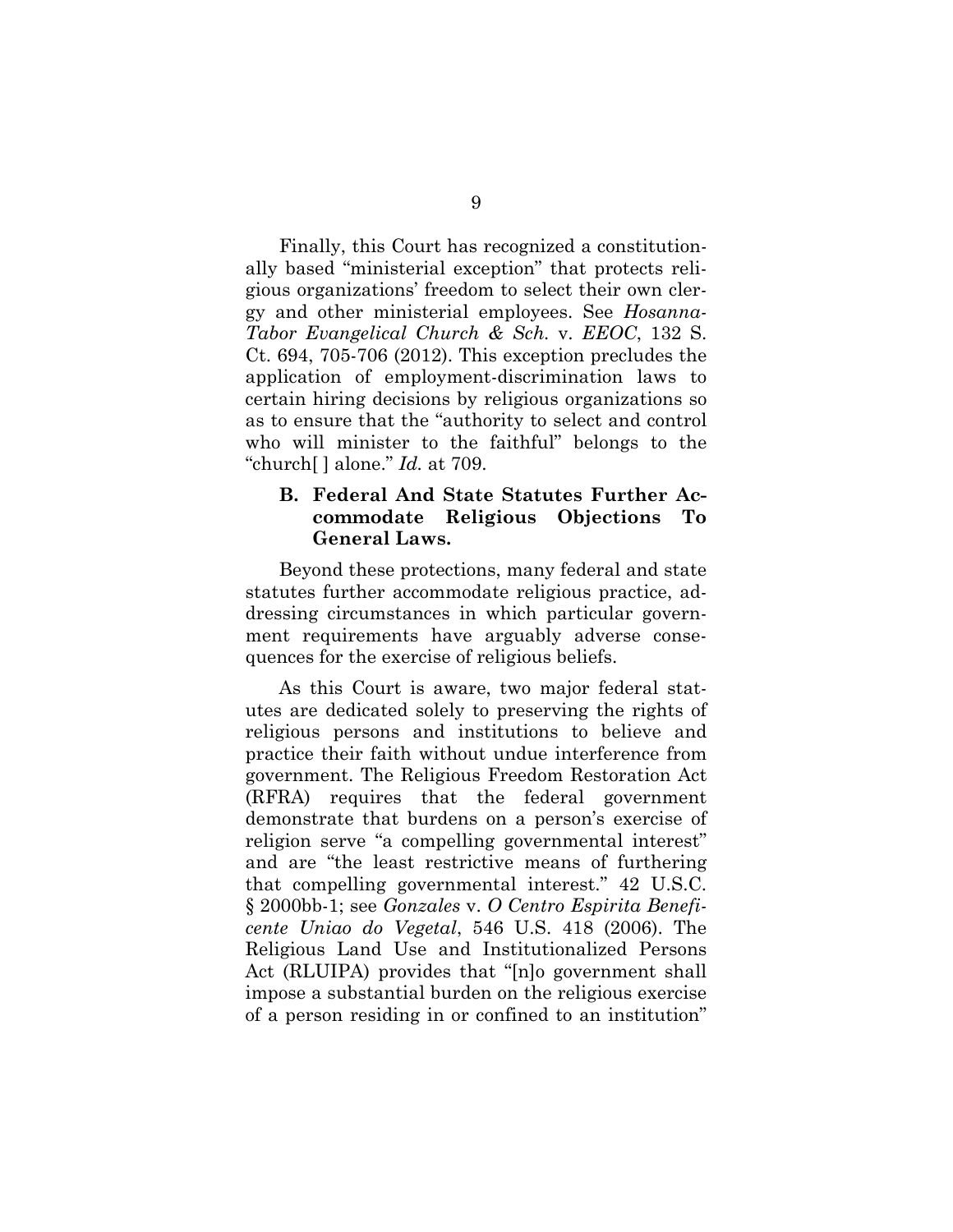(*i.e*., a prison or state hospital) that receives federal financial assistance. 42 U.S.C. § 2000cc-1(a); see *Holt* v. *Hobbs*, 135 S. Ct. 853 (2015); *Cutter* v. *Wilkinson*, 544 U.S. 709 (2005). RLUIPA also provides that "[n]o government shall impose or implement a land use regulation in a manner that imposes a substantial burden on the religious exercise of a person" without showing a compelling governmental interest and narrow tailoring. 42 U.S.C. § 2000cc(a). And RLUIPA specifies that "[n]o government shall impose or implement a land use regulation in a manner that treats a religious assembly or institution on less than equal terms with a nonreligious assembly or institution" or "impose or implement a land use regulation that discriminates against any assembly or institution on the basis of religion or religious denomination." *Id*. § 2000cc(b). Nineteen States have enacted constitutional or statutory provisions similar to RFRA, and one has enacted a statute similar to RLUIPA.2

Other federal and state statutes, regulations, and executive orders provide protections for religious people, institutions, and practices as part of a broader set of antidiscrimination provisions. To take just a few representative examples: Title VII of the Civil Rights Act of 1964 forbids discrimination in employ-

l

<sup>2</sup> See Ala. Const. art. I, § 3; Ala. Const. amend. 622, § 5(a)–(b); Ariz. Rev. Stat. § 41-1493.01(B); Conn. Gen. Stat. § 52-571b(b); Fla. Stat. § 761.03(1); Idaho Code § 73-402(2)–(3); 775 Ill. Comp. Stat. 35/15; Kan. Stat. § 60-5303(a); Ky. Rev. Stat. § 446.350; La. Rev. Stat. § 13:5233; Miss. Code § 11-61-1(5); Mo. Rev. Stat. § 1.302(1); N.M. Stat. § 28-22-3; 51 Okla. Stat. tit. 51 § 253; 71 Pa. Stat. § 2404; R.I. Gen. Laws § 42-80.1-3; S.C. Code § 1-32-40; Tenn. Code § 4-1-407(c); Tex. Civ. Prac. & Rem. Code  $\S 110.003(a)$ -(b); Utah Code  $\S 63L-5-201(1)$  (land-use protection akin to federal RLUIPA); Va. Code § 57-2.02(B).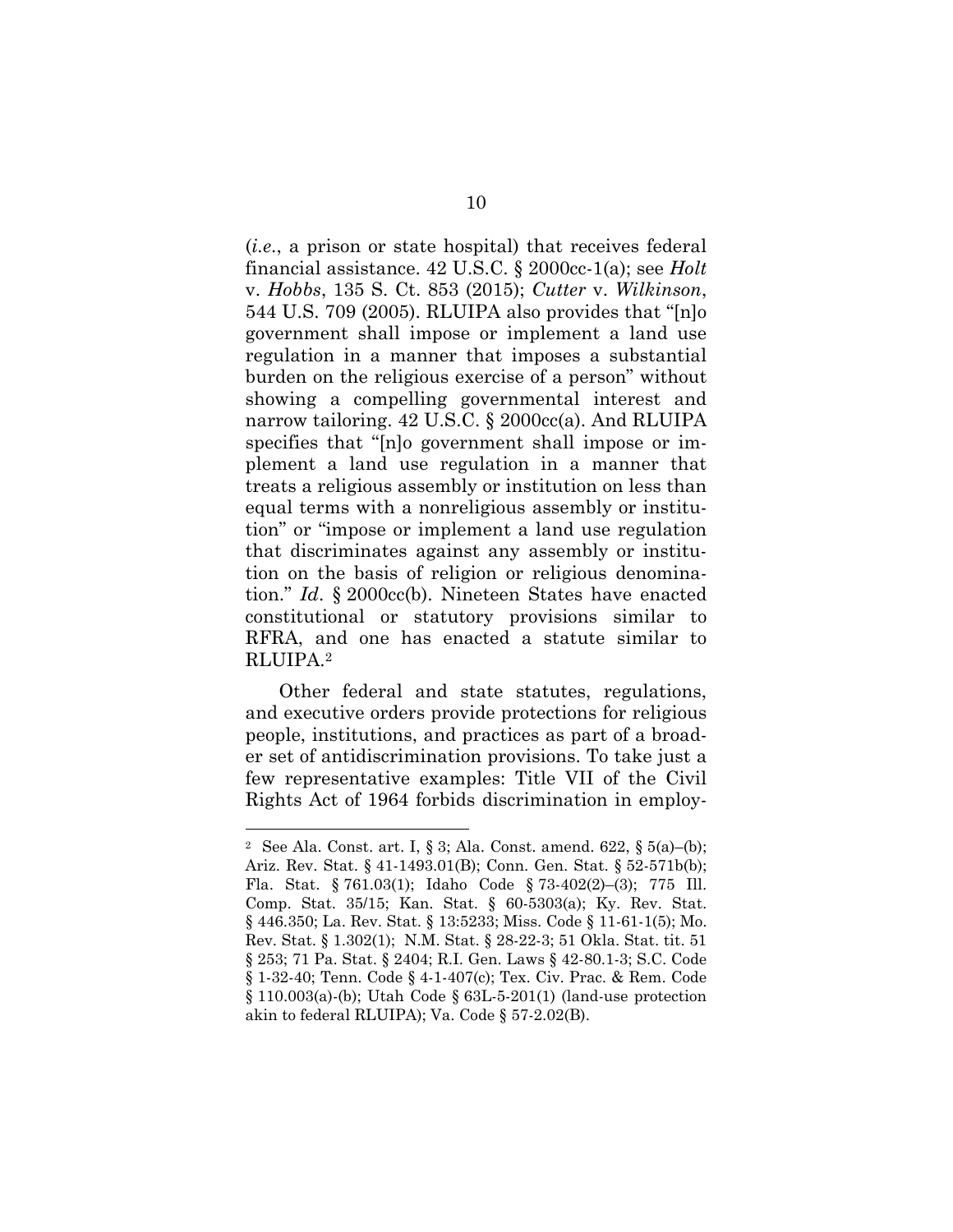ment on the basis of "race, color, religion, sex, or national origin." 42 U.S.C. § 2000e-2; see *Trans World Airlines, Inc.* v. *Hardison*, 432 U.S. 63 (1977). Title IV authorizes the Attorney General to institute civil suits in the name of the United States to obtain relief on behalf of any student who "has been denied admission to or not permitted to continue in attendance at a public college by reason of race, color, religion, sex or national origin." 42 U.S.C. § 2000c-6(a)(2). And by executive order, the federal government guarantees that "[n]o individual, on the basis of race, sex, color, national origin, disability, religion, age, sexual orientation, or status as a parent, shall be excluded from participation in, be denied the benefits of, or be subjected to discrimination in, a Federally conducted education or training program or activity." Exec. Order No. 13160, § 1-102, 65 Fed. Reg. 39,773, 39,775 (June 23, 2000); see also Exec. Order No. 13672, 79 Fed. Reg. 42,971 (July 21, 2014).

Both Congress and the States have also provided certain exemptions from general nondiscrimination provisions for religious institutions. For example, Title VII exempts "religious corporation[s], association[s], educational institution[s], [and] societ[ies]" from the prohibition against making hiring decisions on the basis of religion. 42 U.S.C. § 2000e-1. Many state and local governments have crafted similar religious exemptions from their statutory prohibitions against religion-based employment discrimination. See, *e.g.*, Cal. Gov't Code § 12922; Colo. Rev. Stat. § 24-34-402; Del. Code Ann. tit. 19, § 711; Md. Code, State Gov't § 20-605(a)(1). Title IX of the Education Amendments of 1972 forbids sex discrimination in educational programs that receive federal financial assistance but exempts "[e]ducational institutions of religious organizations with contrary religious ten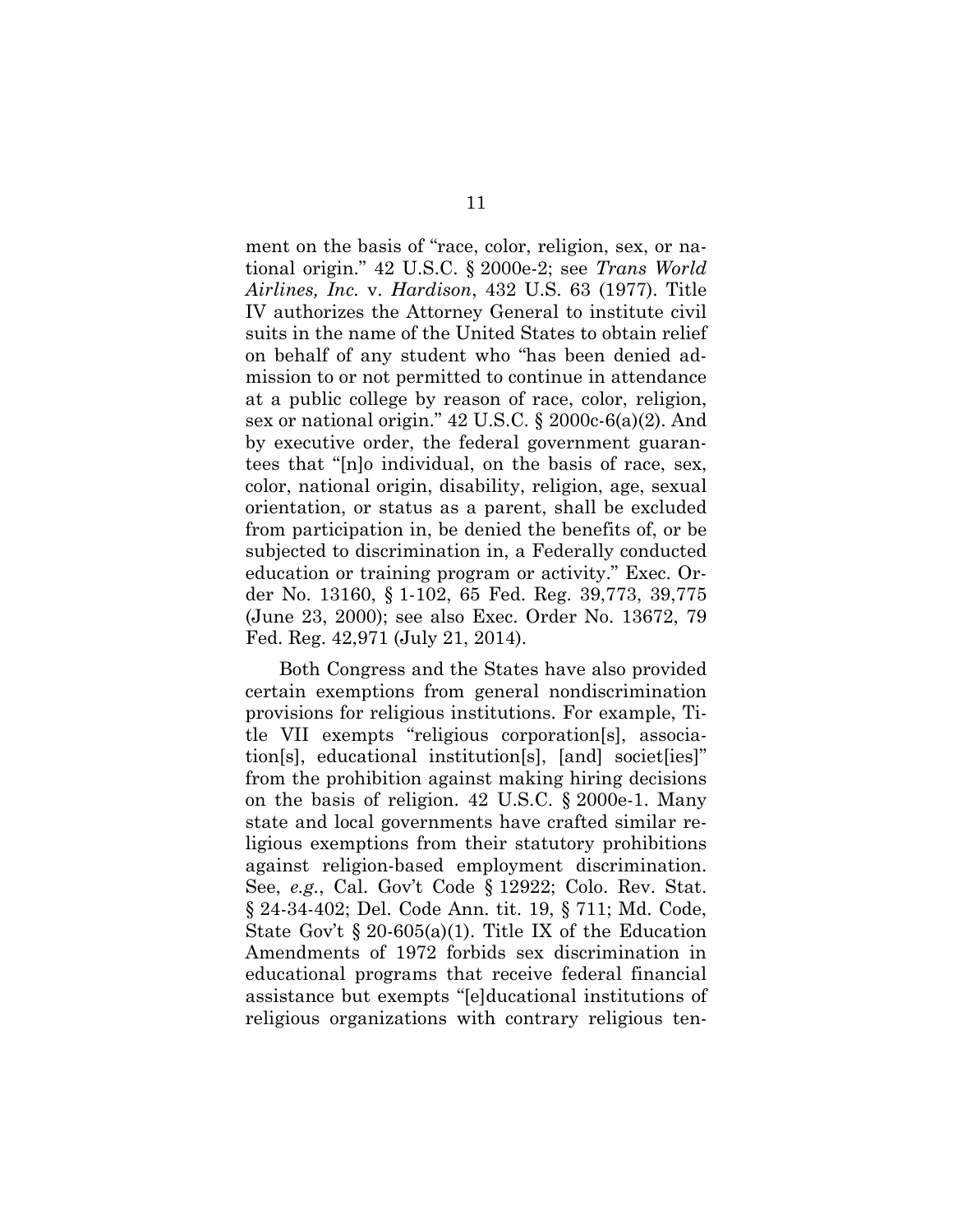ets." 20 U.S.C. § 1681(a)(3). Some States similarly exempt religious schools from antidiscrimination laws that would otherwise prohibit the schools from making admissions decisions on the basis of religion—or on the basis of sexual orientation or other protected categories. See, *e.g.*, Cal. Educ. Code § 221; D.C. Code § 2-1402.41; Me. Rev. Stat. tit. 5, § 4602; Minn. Stat. § 363A.23. And some States provide exemptions from fair-housing laws for religious organizations that wish to give preferences to members of their own denomination. See, *e.g.*, Cal. Gov't Code § 12955.4; Colo. Rev. Stat. § 39-3-112.

These statutory schemes have obvious implications for the argument that conflicts ensuing from recognition of same-sex couples' right to marry militate against recognizing that right at all. Whatever one's view of the need for these particular statutory protections, exemptions, and exceptions, it cannot be gainsaid that there exist well-developed legislative frameworks at both the federal and state levels that directly address and provide clearly articulated principles for resolving questions that may arise when antidiscrimination requirements intersect with religious-liberty claims. These principles will apply, and will provide clear guidance, if and when conflicts arise in connection with the right of same-sex couples to marry.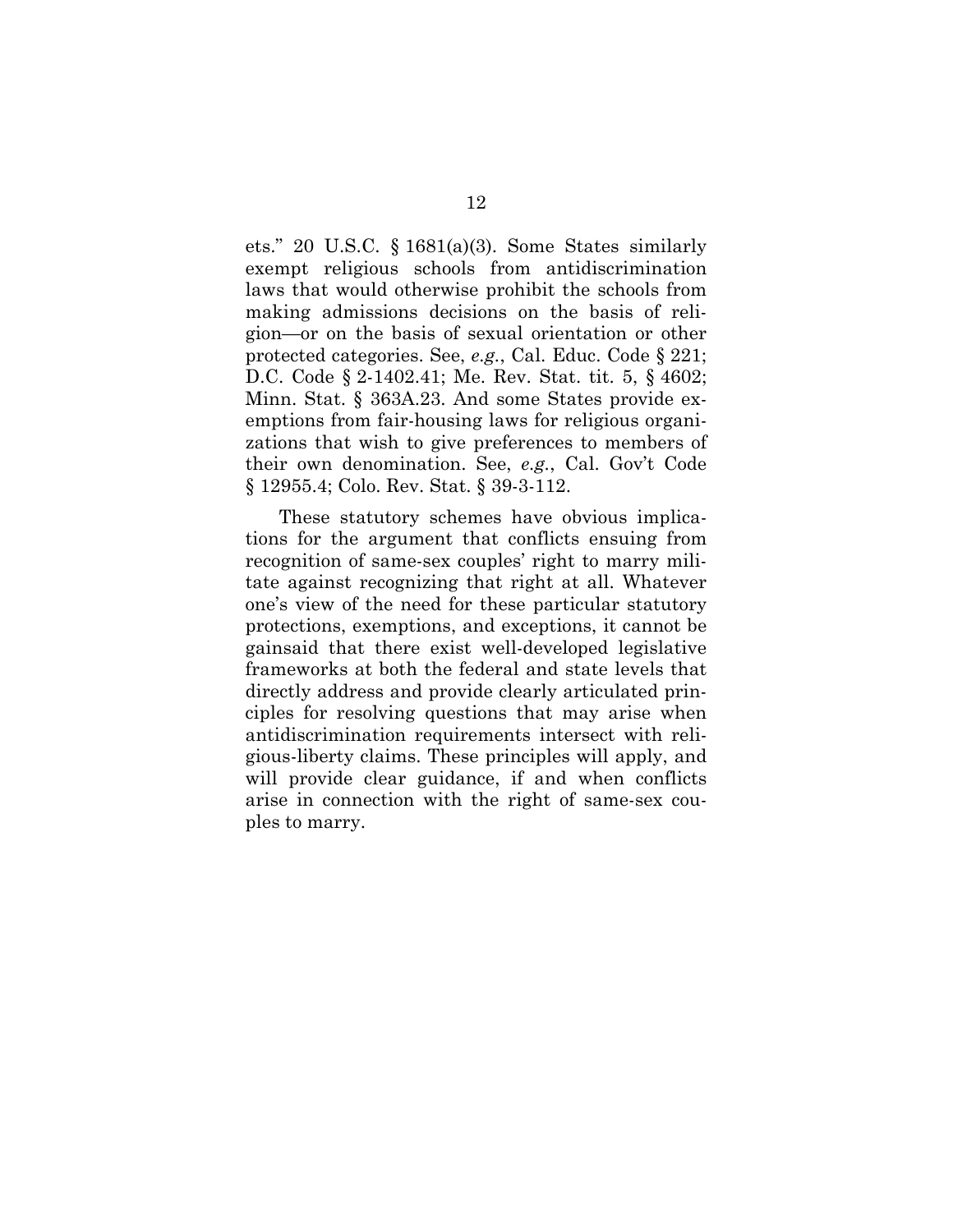### **II. MARRIAGES BY SAME-SEX COUPLES WOULD NOT POSE UNIQUE ISSUES UNDER EXISTING RULES REGARDING THE ACCOMMODATION OF RELI-GIOUS RIGHTS AND ANTIDISCRIMINATION PRIN-CIPLES.**

### **A. Recognition Of Same-Sex Couples' Right To Marry Would Not Interfere With Religious Doctrine Or Practice.**

Having said that, the reality is that there is unlikely to be unremitting and intractable conflict between effectuation of the right of same-sex couples to marry and the exercise of religious belief. Opponents of the right to marry raise the specter of a flood of discrimination suits against religious institutions and individuals, and a concomitant loss of governmental benefits by these institutions, once a marriage right is recognized. But those concerns are a parade of red herrings, not horribles.

To begin with, there simply is no direct conflict between the recognition of marriage rights and respect for religious beliefs. On the contrary, "the government's decisions regarding civil marriage do not in any way implicate religious practice or belief and impose no obligation on religious individuals or institutions to adopt for their own purposes the definition of marriage adopted for civil purposes by the state." Laurence H. Tribe & Joshua Matz, *The Constitutional Inevitability of Same-Sex Marriage*, 71 Md. L. Rev. 471, 484-85 (2012) (citing *Varnum* v. *Brien*, 763 N.W.2d 862, 905-06 (Iowa 2009)); *accord* Ira C. Lupu & Robert W. Tuttle, *Same-Sex Family Equality and Religious Freedom*, 5 Nw. J.L. & Soc. Pol'y 274, 294 (2010).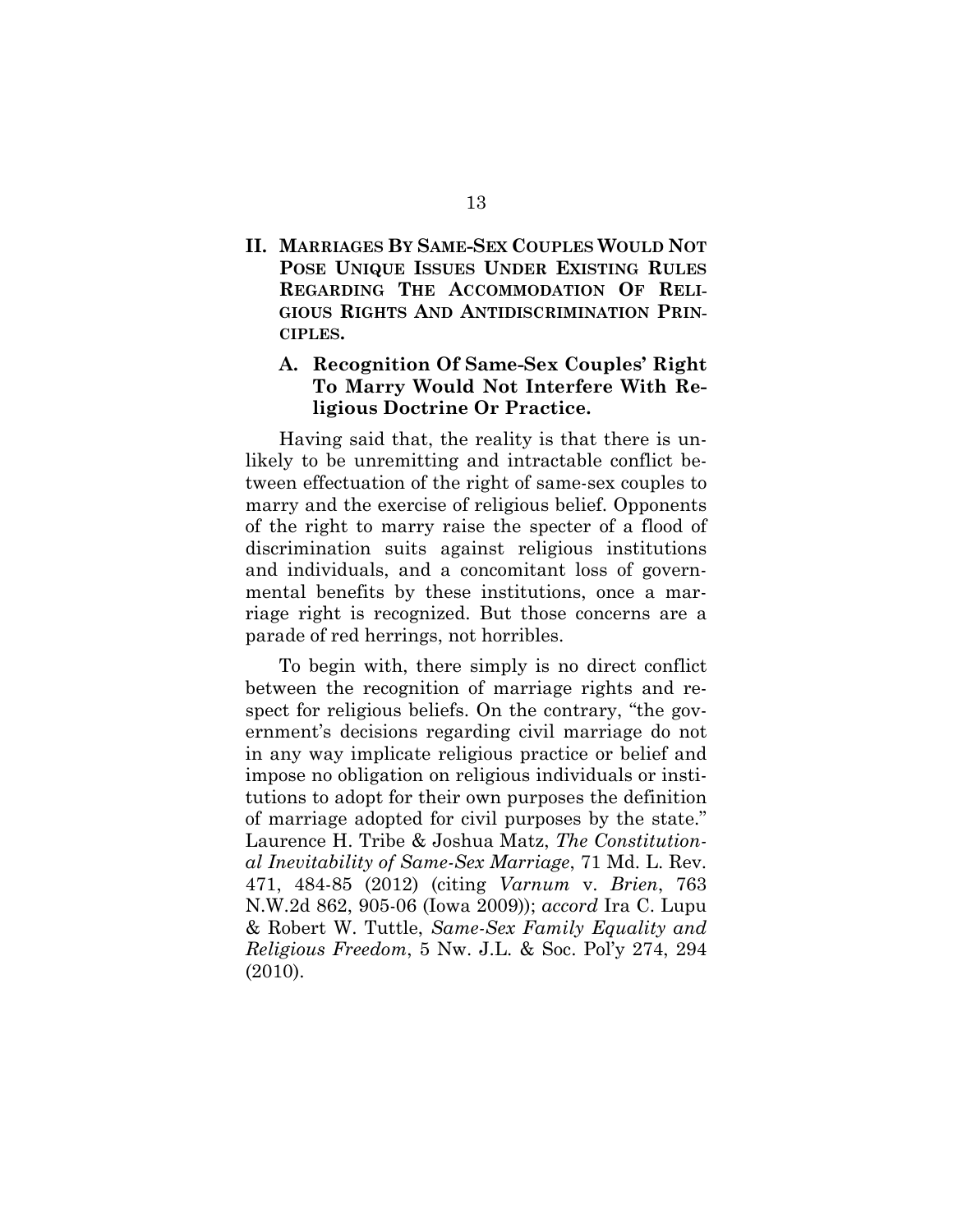That is because the legalization of marriage for same-sex couples would leave "religious institutions \* \* \* as free as they always have been to practice their sacraments and traditions as they see fit." *Kitchen* v. *Herbert*, 755 F.3d 1193, 1227 (10th Cir.) (affirming unconstitutionality of Utah's marriage ban), cert. denied, 135 S. Ct. 265 (2014). Denominations, houses of worship, and clergy would remain entirely free to decide which marriage ceremonies to perform and which marriages to recognize as sanctified by their faith—just as they are and always have been free to decide, for example, whether to bless marriages of couples of different faiths or to allow such couples to partake of their sacraments in religious marriage ceremonies. The argument against marriage accordingly is not that persons will be affected in any way in the exercise of their religion; it is that their religious beliefs entitle them to discriminate against others.

**B. State Antidiscrimination Provisions Generally Prohibit Discrimination Based On Sexual Orientation, Not Marriage.** 

Moreover, the assertion of religious interests by those opposed to marriage of same-sex couples is nothing new and is not specific to the right to marry. Instead, to the extent that state laws protect samesex couples against discrimination, they generally do so based on sexual orientation, not marital status. These protections already exist in many jurisdictions, and they operate independently of any federally recognized right to marry. Thus, as the Ninth and Tenth Circuits observed in their decisions recognizing the right of same-sex couples to marry, any antidiscrimination suits brought by same-sex couples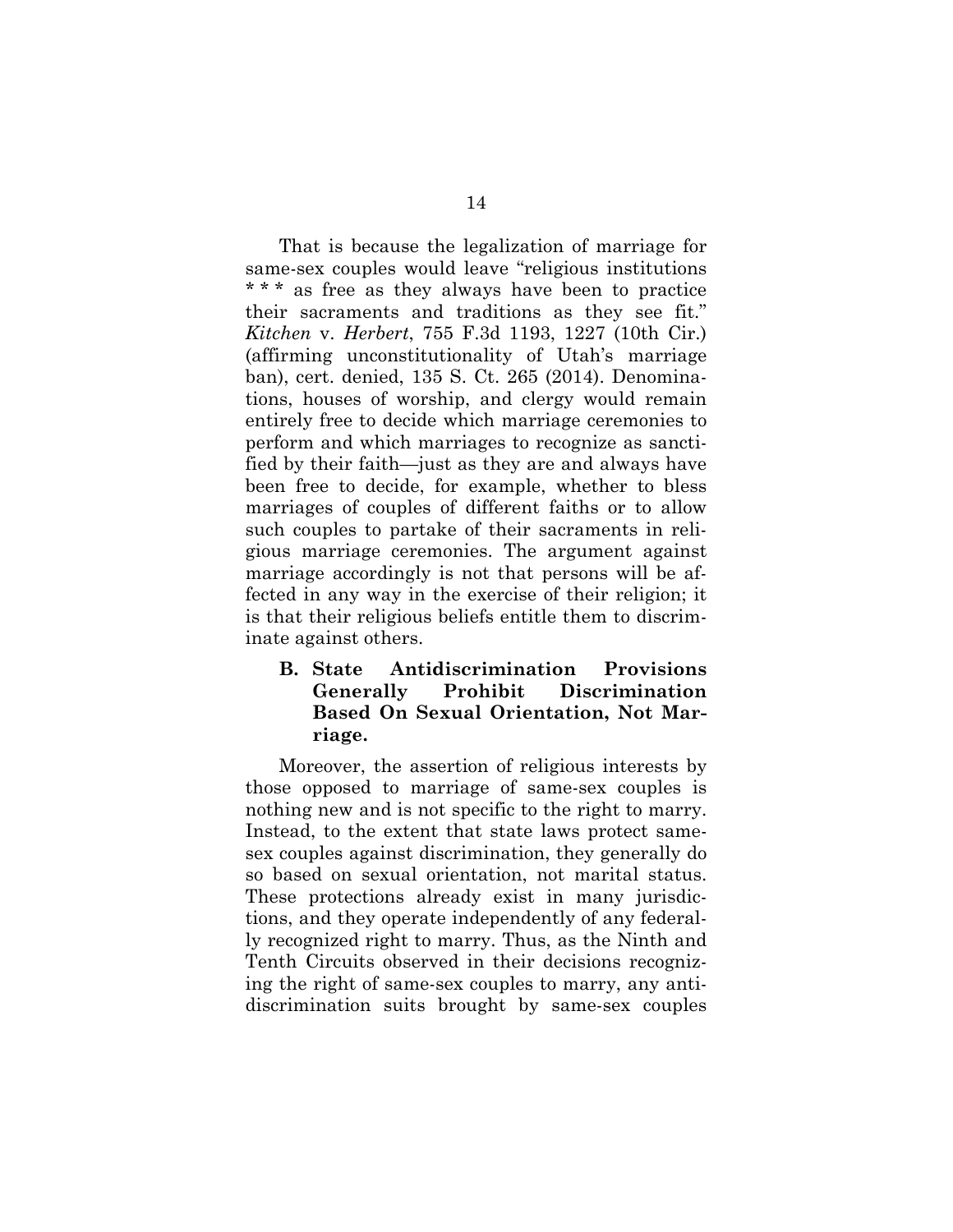"would be a function of anti-discrimination law, not [of] legal recognition of same-sex marriage." *Kitchen*, 755 F.3d at 1228 n.13; see also *Latta* v. *Otter*, 771 F.3d 456, 475 (9th Cir. 2014) (similar), petition for cert. filed, No. 14-788 (U.S. Jan 2, 2015). The scope and effect of any applicable antidiscrimination laws are not before this Court now, and concerns about the intersection of religious rights and such provisions therefore should not affect the Court's decision in the cases that are now before it.

Indeed, courts already address allegations of discrimination against same-sex couples by religious objectors, and few if any cases have arisen as a result of the recognition of a marriage right. The cases have instead involved requests for enforcement of antidiscrimination laws that protect against discrimination on the basis of sexual orientation more broadly. See Douglas Nejaime, *Marriage Inequality: Same-Sex Relationships, Religious Exemptions, and the Production of Sexual Orientation Discrimination*, 100 Cal. L. Rev. 1169, 1175 (2012) ("Clashes between sexual orientation equality and religious freedom prominently feature same-sex relationships, rather than same-sex marriages."); see also Elizabeth Sepper, *Doctoring Discrimination in the Same-Sex Marriage Debates*, 89 Ind. L.J. 703, 714-15 (2014) (noting that "[i]n those states legalizing marriage equality, sexual orientation antidiscrimination laws already address those acts that are cited as examples of religious objections to same-sex marriage").

To take a recent example that has garnered much public attention, *Elane Photography, LLC* v. *Willock*, 309 P.3d 53 (N.M. 2013), cert. denied, 134 S. Ct. 1787 (2014), involved a lesbian couple who successfully sued a photographer under New Mexico law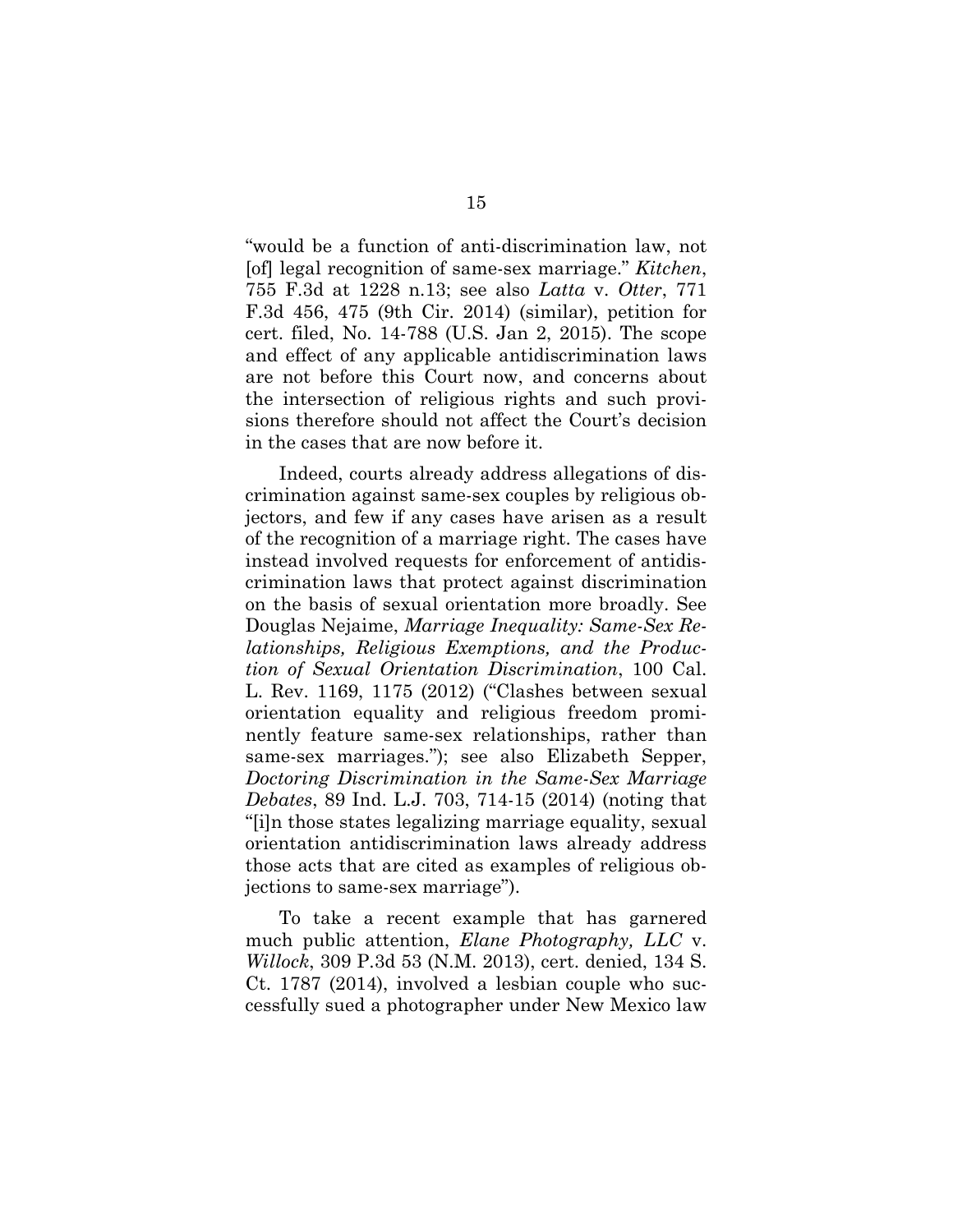after the photographer refused to photograph the couple's commitment ceremony. Although *Elane Photography* is frequently offered as an example of the type of suit that will result from recognizing the right of same-sex couples to marry, the dispute in fact arose more than seven years *before* New Mexico recognized the right to marry. Compare *Elane Photography, LLC* v. *Willock*, 284 P.3d 428, 433 (N.M. Ct. App. 2012) (plaintiff's discrimination claim filed in December 2006), aff'd, 309 P.3d 53 (N.M. 2013), with *Griego* v. *Oliver*, 316 P.3d 865, 889 (N.M. 2013) (holding that denial of marriage rights to same-sex couples violates the New Mexico Constitution). The New Mexico Supreme Court rested its decision in *Elane Photography* on an interpretation not of the state constitution, but of the New Mexico Human Rights Act, N.M. Stat. § 28-1-7, which broadly prohibits discrimination in employment, housing, and public accommodations based on "race, religion, color, national origin, ancestry, sex, sexual orientation, gender identity, spousal affiliation, or physical or mental handicap."

Similarly, the dispute in *Bernstein* v. *Ocean Grove Camp Meeting Ass'n*, No. DCR PN34XB-03008 (N.J. Off. of Att'y Gen., Div. on Civil Rts., Oct. 23, 2012), arose out of denial of a lesbian couple's request to rent a boardwalk pavilion for a commitment ceremony when the pavilion was generally available for rent by the public and no rental request had ever before been denied except when there were scheduling conflicts. The dispute was resolved under the New Jersey public-accommodations law more than six years before that State recognized the right of same-sex couples to marry. Compare *id*. at \*1 ("On June 19, 2007, Complainants filed a verified complaint with the DCR"), with *Garden State Equality* v.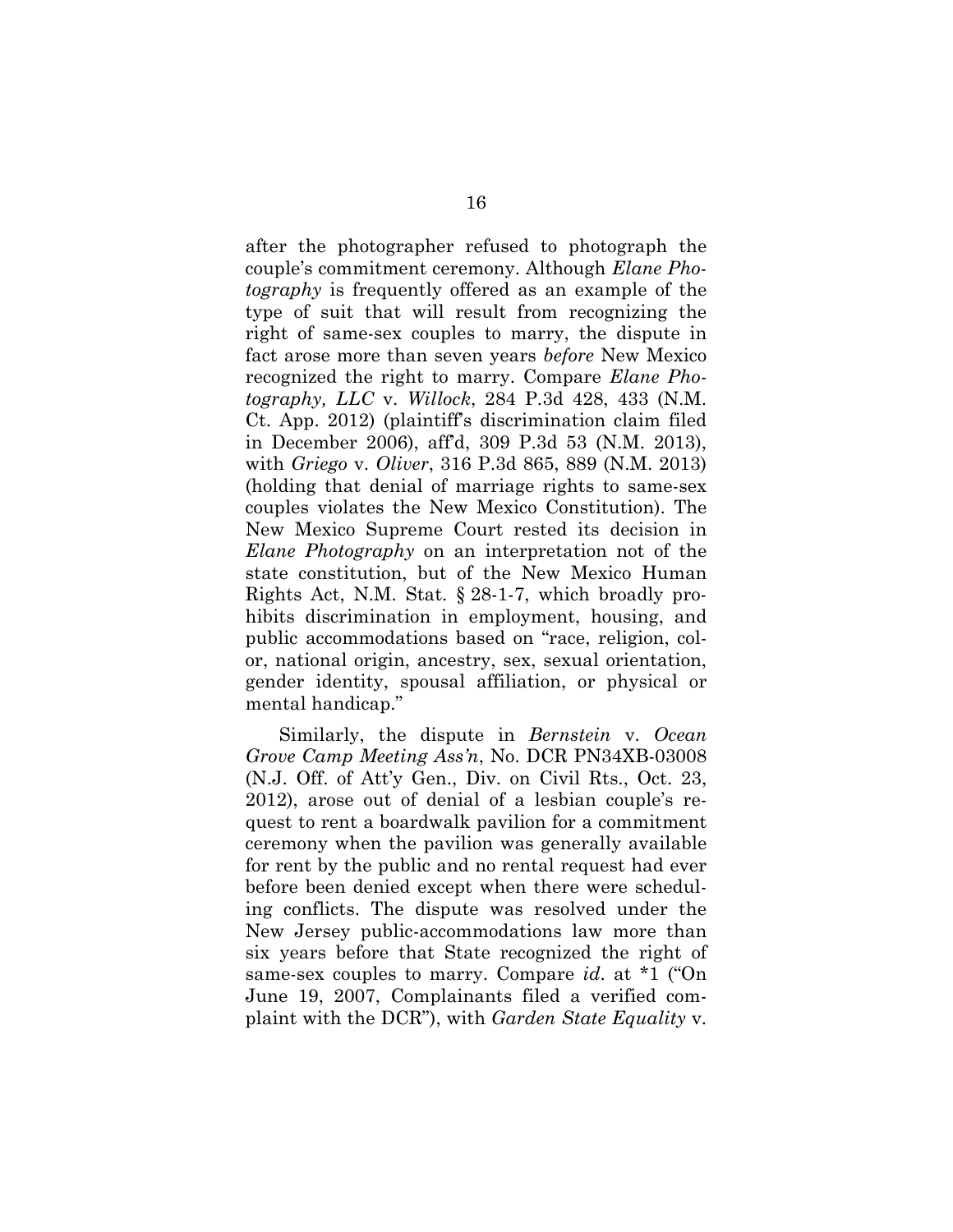*Dow*, 82 A.3d 336, 369 (N.J. Super. Ct., 2013) (holding that denial of marriage rights to same-sex couples violates New Jersey constitution).

Likewise, *Butler* v. *Adoption Media LLC*, 486 F. Supp. 2d 1022 (N.D. Cal. 2007), involved allegations of discrimination in the provision of adoption-related services by a website that refused to list gay couples as adoptive parents seeking a child, under a policy of accepting only married heterosexual couples as potential adoptive parents. The case, which was litigated under California's antidiscrimination law, did not turn in any respect on marriage rights for same-sex couples, which had not been recognized in California at the time, but on more general questions of discrimination on the basis of sexual orientation.

Other cases identified by opponents of marriage rights as illustrative of the disputes that would arise under state human-rights and public-accommodation laws if marriage rights were recognized do not involve same-sex couples at all. For example, *Dale* v. *Boy Scouts of America*, 734 A.2d 1196 (N.J. 1999), rev'd, 530 U.S. 640 (2000), considered whether the Boy Scouts violated New Jersey's publicaccommodations law by prohibiting gay scout leaders, without any mention of the scout leaders' marital status and well before marriage of same-sex couples was recognized—or even a subject of widespread debate—in New Jersey or any other State. And *Gay Rights Coalition of Georgetown University Law Center* v. *Georgetown University*, 536 A.2d 1 (D.C. 1987), addressed whether the District of Columbia's Human Rights Act required Georgetown University to afford recognition to gay and lesbian student organizations, which would have allowed them to use university facilities for group meetings in the same way that oth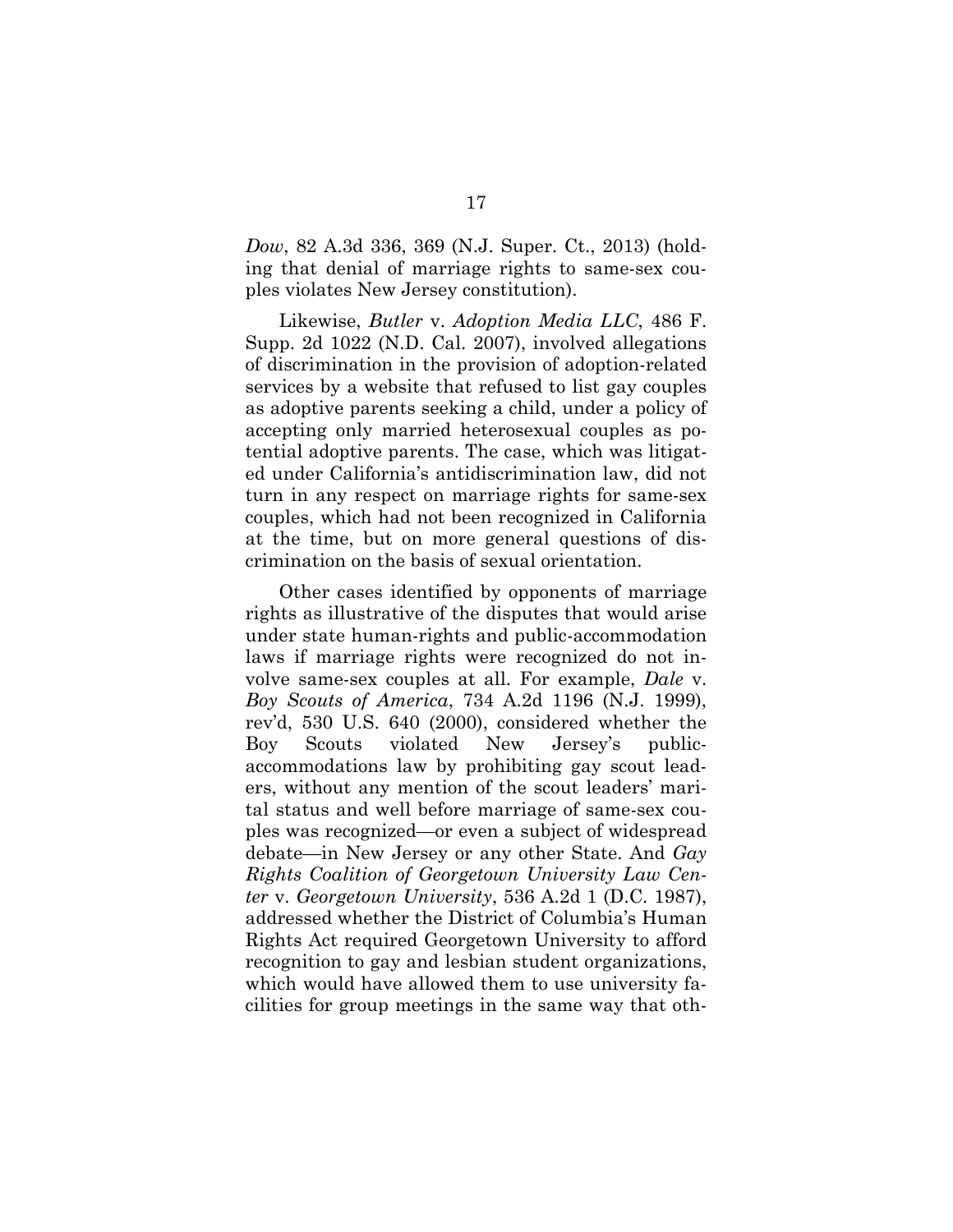er campus organizations did. The case was not about marital rights but about student groups' access to meeting space on campus.

Cases on housing discrimination to which opponents of marriage rights point for these purposes have even less to do with recognition of the right of same-sex couples to marry. The housing cases typically address refusals to rent to unmarried *heterosexual* couples because of religious objections to premarital sexual activity. See, *e.g.*, *Thomas* v. *Anchorage Equal Rights Comm'n*, 102 P.3d 937, 939 (Alaska 2004); *Smith* v. *Fair Emp't & Hous. Comm'n*, 913 P.2d 909, 912 (Cal. 1996); *Swanner* v. *Anchorage Equal Rights Comm'n*, 874 P.2d 274, 276 (Alaska 1994) (per curiam); *Attorney Gen.* v. *Desilets*, 636 N.E.2d 233, 235 (Mass. 1994). If a legal prohibition against discrimination in favor of married couples trumps a landlord's religiously based objection to cohabitation by unmarried couples, that presumably would be true regardless of the sexual orientation of the prospective unmarried renters, and in any event would say nothing about discrimination against same-sex married couples.

More to the point, if discrimination in housing on the basis of sexual orientation is barred by state law, it will matter not at all whether a lesbian or gay couple is married; either way, the law will apply in the same manner, as will the legal rules for adjudicating any religiously motivated refusals to rent on the basis of sexual orientation. Indeed, many of the cases addressing discrimination against lesbians and gay men in the housing context also arise independently of the right to marry. For example, a New York administrative judge found that landlords' refusal to accept rent checks from, refusal to renew a lease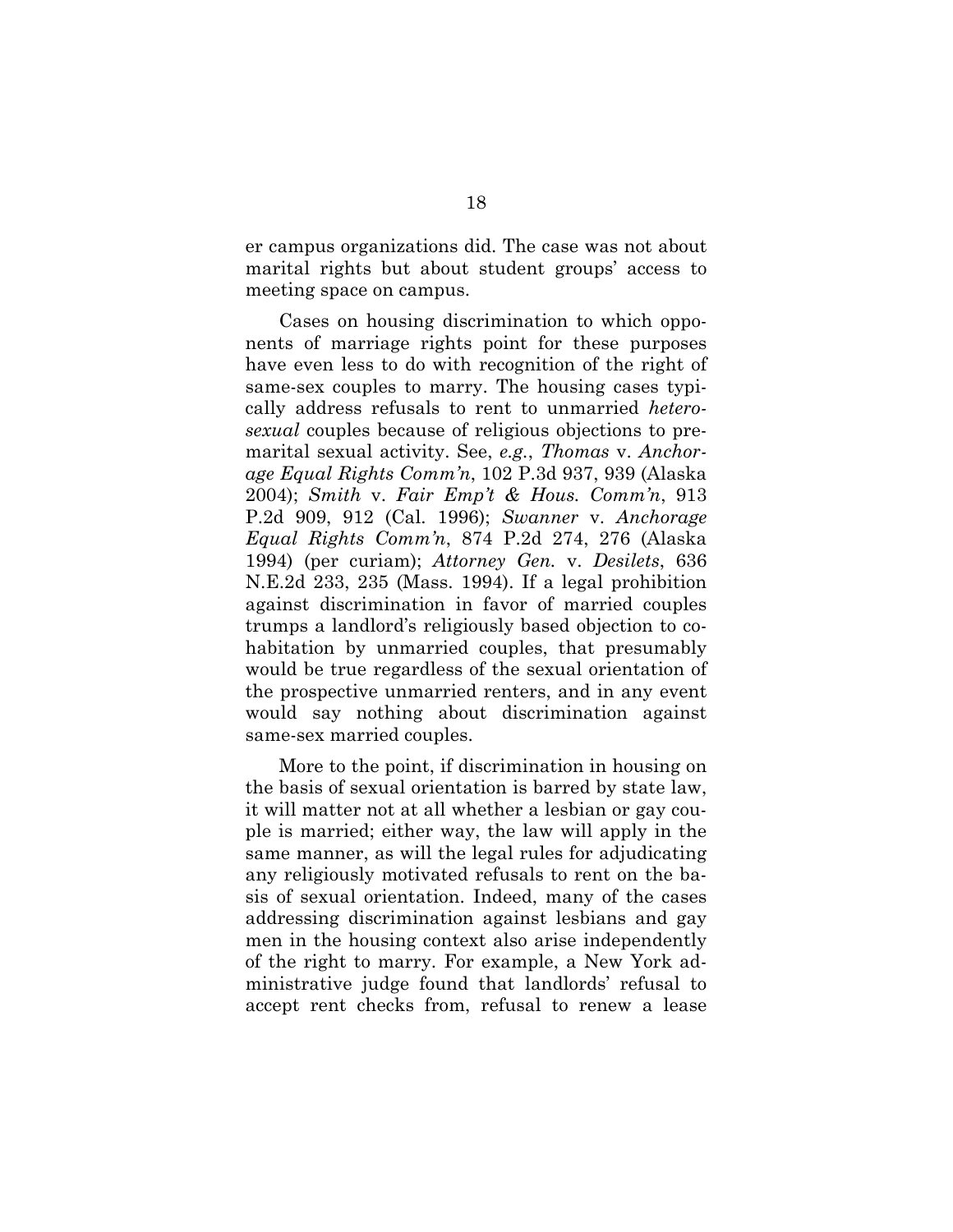with, and commencement of eviction proceedings against a tenant because of his sexual orientation violated the antidiscrimination protections in the Administrative Code of the City of New York. See *119- 121 E. 97th St. Corp.* v. *N.Y. City Comm'n on Human Rights*, 642 N.Y.S.2d 638, 640 (App. Div. 1996) (landlords violated New York Administrative Code provision making it "an unlawful discriminatory practice to refuse to rent or lease a housing accommodation because of the actual or perceived disability or sexual orientation of the lessee"). Similarly, a Wisconsin court found that a landlord's revocation of an offer of lease to a single lesbian woman upon learning of her sexual orientation violated the antidiscrimination provisions of Madison's General Ordinances. See *Wisconsin ex rel Sprague* v. *City of Madison*, 555 N.W.2d 409 (table), 1996 WL 544099 (Wis. Ct. App. 1996).

The same is true of employment-discrimination cases, and of assertions of religious defenses in those cases. For example, *Terveer* v. *Billington*, 34 F. Supp. 3d 100 (D.D.C. 2014), involved claims of sexstereotyping and religious discrimination by an employee of the Library of Congress who claimed that he was subjected to adverse employment actions and aggressive proselytizing at work about the sin of homosexuality when his supervisor learned that he is gay. Similarly, *Erdmann* v. *Tranquility Inc.*, 155 F. Supp. 2d 1152 (N.D. Cal. 2001), involved Title VII and state-law claims of religious discrimination as well as state-law claims of discrimination based on sexual orientation by a nurse whose supervisor told him that "homosexuality was immoral and that he would go to hell if he did not give up his homosexuality and become a Mormon." *Id.* at 1161. Neither case involved discrimination on the basis of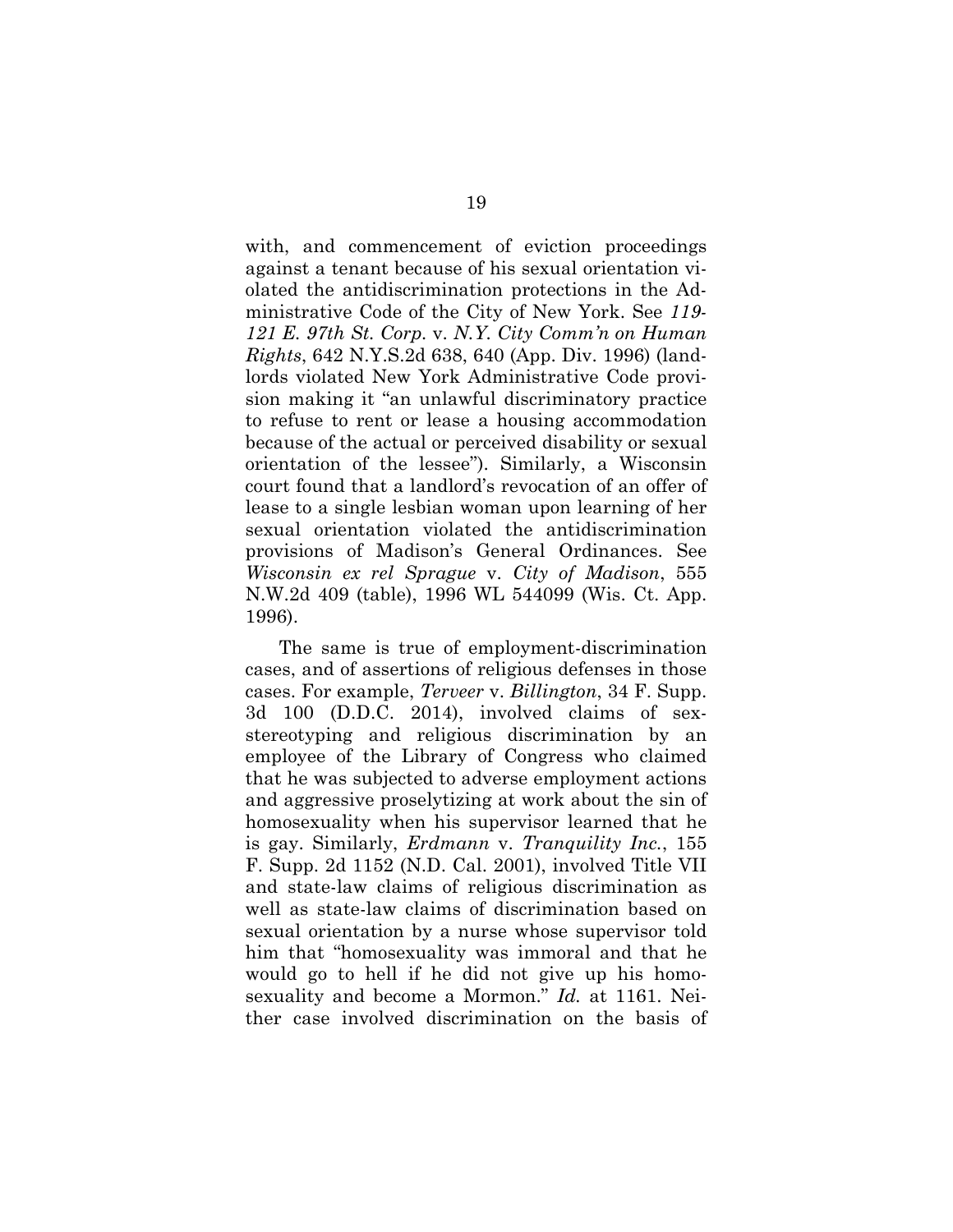marriage to a spouse of the same sex. And *Hall* v. *Baptist Memorial Health Care Corp.*, 215 F.3d 618 (6th Cir. 2000), addressed the applicability of Title VII's religious exemption in a case brought by an employee of a Baptist college who was fired for being a lesbian and a member and ordained lay minister of a church that welcomed lesbian and gay parishioners. Because the Southern Baptist Convention, with which the college was affiliated, deemed homosexuality to be a "perversion" and an "abomination" (*id.* at 622), the court held that the college's termination of the employee was religiously based and therefore came within the ambit of the exception. Nothing about the employee's claims, the protections of Title VII that she invoked, or the college's invocation of the religious exemption had anything to do with marriage or religiously based opposition to a marital right for same-sex couples.

When religious objectors have challenged the applicability of antidiscrimination laws, they have often done so by relying on the Free Speech, Free Exercise, or Free Association Clauses of the First Amendment. Those sorts of challenges are neither new nor unprecedented; this Court has an established jurisprudential framework for resolving them. See, *e.g.*, *Dale*, 530 U.S. at 656 ("New Jersey's public accommodations law \* \* \* runs afoul of the Scouts' freedom of expressive association."); *United States* v. *Lee*, 455 U.S. 252, 257 (1982) (recognizing that "compulsory participation in the social security system interferes with [Amish employers'] free exercise rights"); *Wooley*, 430 U.S. at 717 (invalidating compelled display of a license-plate slogan that offended individual religious beliefs); *West Virginia State Bd. of Educ.* v. *Barnette*, 319 U.S. 624, 642 (1943) (invalidating compulsory-flag-salute statute challenged by religious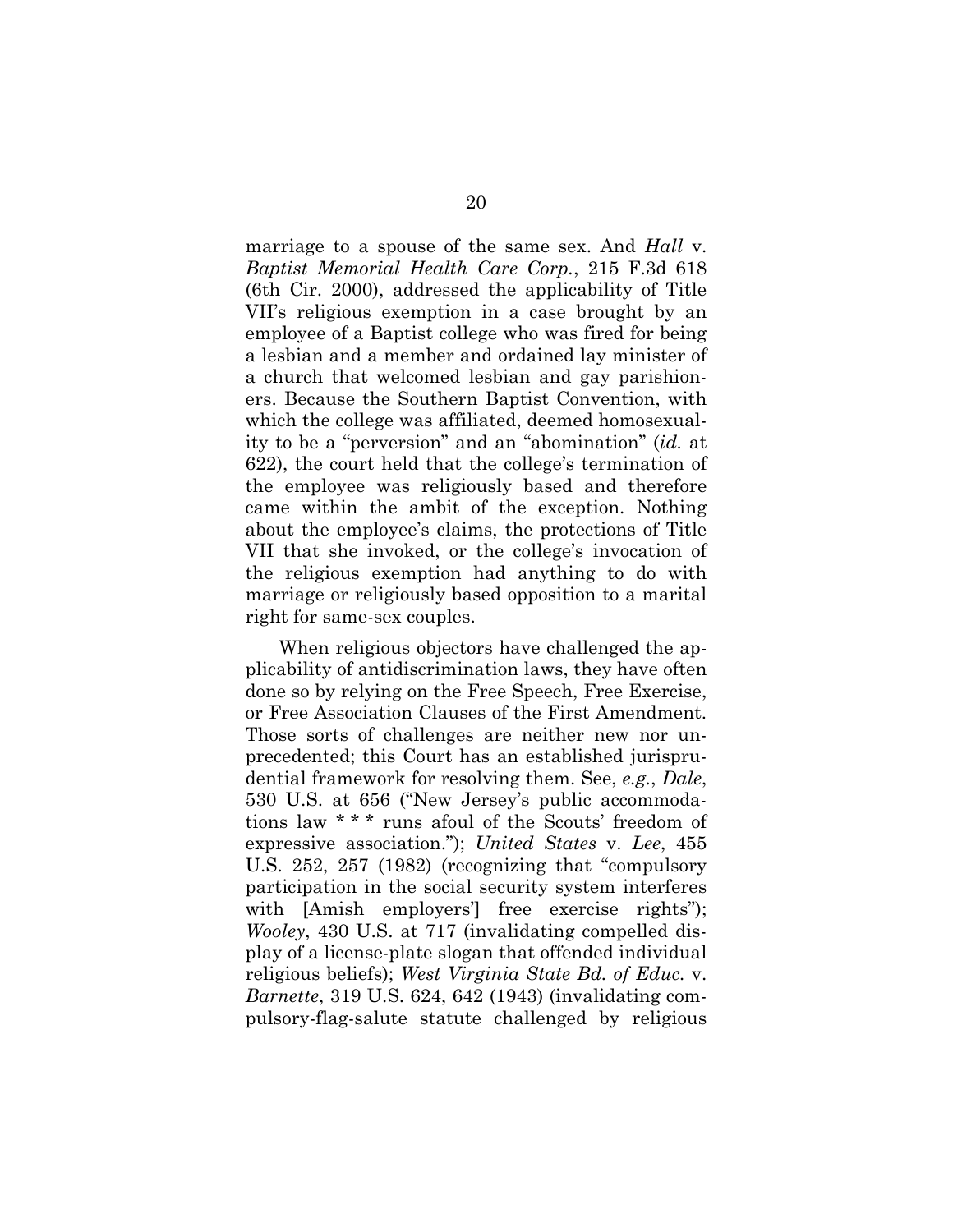objectors). This framework will not be altered if the Court recognizes a constitutional right of same-sex couples to marry.

The case-by-case development of the law on the intersection of religious rights and the right to be free from discrimination—whether on the basis of sexual orientation or otherwise—thus is ongoing and will continue whether or not this Court recognizes a constitutional right to marry. In this respect, there is nothing exceptional about the right to marry that would make the ordinary approach to religious accommodation unworkable; as with other rights that have been established either by judicial decision or by legislation and that might be in tension with religious belief, existing doctrine can be relied upon to resolve those disputes that do arise. There is, accordingly, no need for the Court to speculate about the ways in which religious objections to the marriage right might be manifested. As the Ninth Circuit recently wrote:

Whether a Catholic hospital must provide the same health care benefits to its employees' same-sex spouses as it does their opposite-sex spouses, and whether a baker is civilly liable for refusing to make a cake for a same-sex wedding, turn on state public accommodations law, federal antidiscrimination law, and the protections of the First Amendment. These questions are not before us.

*Latta*, 771 F.3d at 475. They likewise have no bearing on the resolution of the questions presented to this Court in these cases.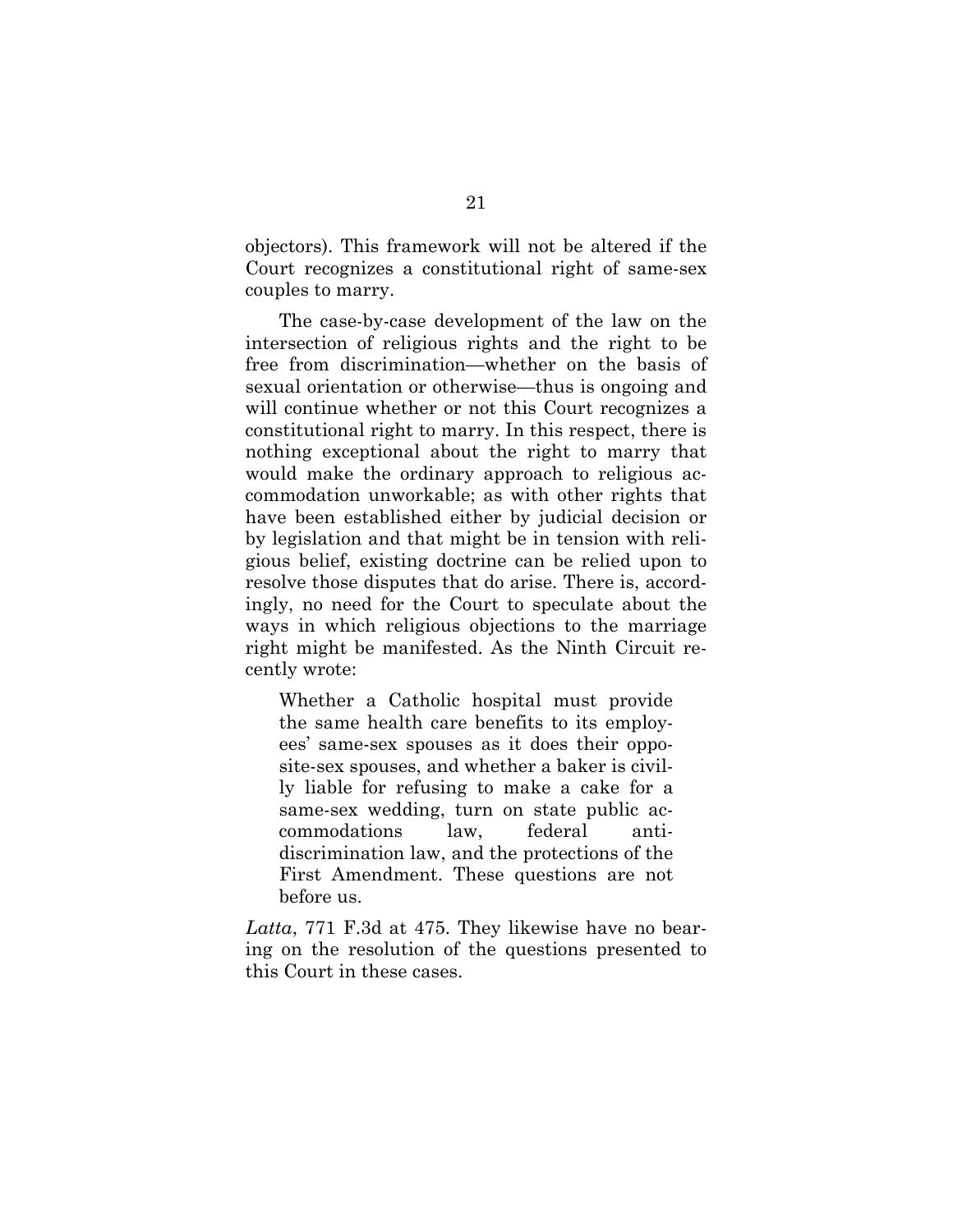### **C. Arguments That Religious Organizations May Lose Tax Exemptions Or Public Subsidies If The Court Recognizes The Right To Marry Are Misplaced.**

Opponents of the marriage right also contend that federal recognition of that right will result in the loss of access to government dollars by religious organizations and individuals who fail to honor state antidiscrimination laws. In the lower courts, these objectors offered a litany of complaints about problems that supposedly would beset religious organizations and institutions if the right to marry were recognized; we anticipate that they will do so again in this Court. Like predictions about an explosion in discrimination claims, this concern is overblown. Federal and state laws either prohibit tax exemptions or public subsidies for organizations that discriminate on the basis of sexual orientation, or they do not; nothing about the reach of those provisions turns on whether the people who are the object of the discrimination are single or married. Thus, the risk of loss of public dollars is just the same whether or not marriage rights are recognized; the Court's decision here should have no effect whatever on access to public money.

"Congress is free to attach reasonable and unambiguous conditions to federal financial assistance that [recipients] are not obligated to accept." *Grove City Coll.* v. *Bell*, 465 U.S. 555, 575 (1984).3 It is thus

l

<sup>3</sup> That is true regardless of whether the recipients are private parties, as in *Grove City College*, or States, as in *Pennhurst State School & Hospital* v. *Halderman*, 451 U.S. 1, 17 (1981) ("Congress may fix the terms on which it shall disburse federal money to the States" in a manner "much in the nature of a con-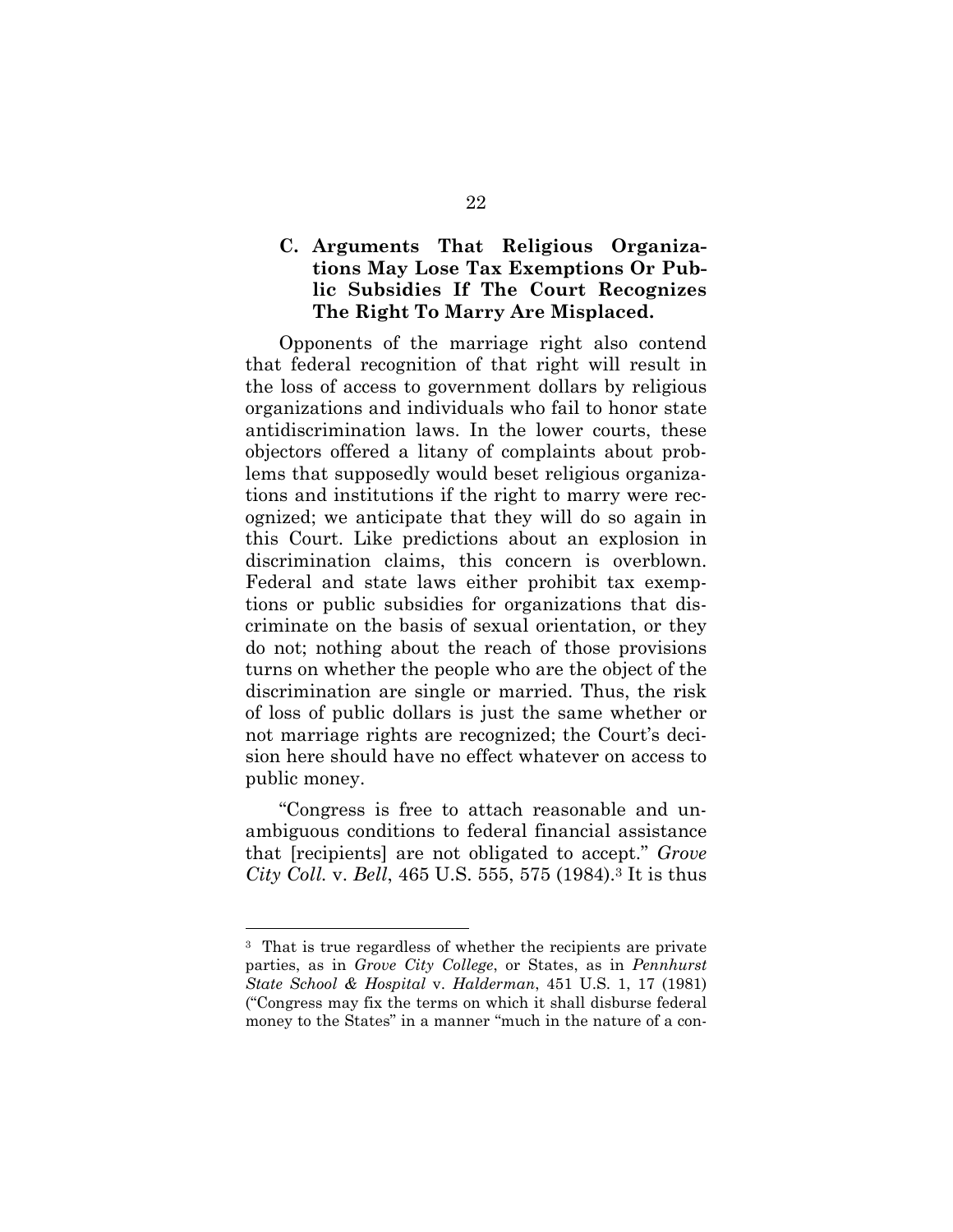well settled that tax exemptions may be conditioned on compliance with antidiscrimination laws. See *Bob Jones Univ.* v. *United States*, 461 U.S. 574 (1983) (affirming the denial of tax-exempt status to a university based on its ban on interracial dating, which was grounded in religious doctrine). So may receipt of financial support from the government. See, *e.g.*, Civil Rights Act of 1964, tit. VI, 42 U.S.C. § 2000d (prohibiting discrimination on the basis of race, color, or national origin in any program or activity that receives federal funding); *Barnes* v. *Gorman*, 536 U.S. 181 (2002) (recognizing Title VI as a valid exercise of Congress's spending power); Education Amendments of 1972, tit. IX, 20 U.S.C. § 1681 (prohibiting discrimination on the basis of sex in any educational program or activity that receives federal funding); *Davis* v. *Monroe Cnty. Bd. of Educ.*, 526 U.S. 629 (1999) (recognizing Title IX as a valid exercise of the spending power); Rehabilitation Act § 504, 29 U.S.C. § 794 (preventing discrimination on the basis of disability in any program or activity that receives federal financial assistance); *Barnes*, 536 U.S. at 185 (recognizing that Section 504 is identical to Title VI in enforcement authority). So, too, may the awarding of government contracts. See *City of Richmond* v. *J.A. Croson Co.*, 488 U.S. 469 (1989).

The effect of such conditions, like the scope of state antidiscrimination laws themselves, is not before the Court and will not be meaningfully altered by recognition of the right to marry. The same is true for any religious exceptions or exemptions to such conditions that might be available—and hence, any disputes over the availability of exemptions would

tract: in return for federal funds, the States agree to comply with federally imposed conditions.").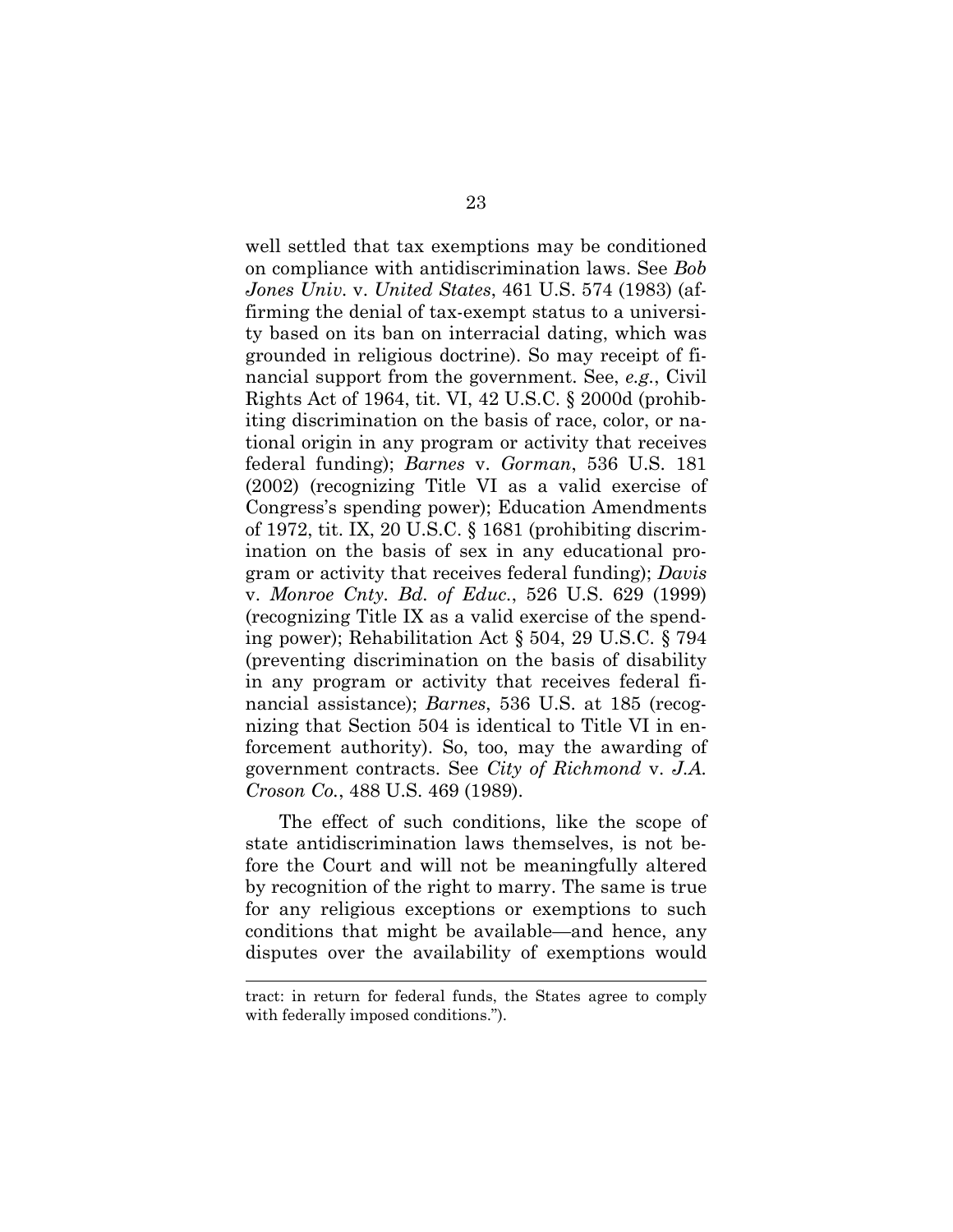arise regardless of whether the Court recognizes marriage rights. Again, that is because any protections that either exist today or are likely to be enacted in the future would address discrimination on the basis of sexual orientation broadly and would not be limited to the subclass of people who happen to be married to a partner of the same sex.

That explains the flaw in what is perhaps the most commonly offered example of dire consequences that supposedly would result from recognition of marriage rights: the concern that some religious organizations effectively would be barred from providing government-funded adoption services because they would be required, against their convictions, to offer those services to same-sex couples. Those who make this argument typically point to Catholic Charities of Boston, which discontinued adoption services after the Massachusetts Supreme Court recognized the right of same-sex couples to marry under the state constitution. Patricia Wen, *Catholic Charities Stuns State, Ends Adoptions*, Boston Globe, Mar. 11, 2006, at A1. But this example actually shows why it is a category mistake to identify the recognition of marriage rights as the source of such disputes.

Massachusetts first adopted legislation prohibiting discrimination on the basis of sexual orientation in 1989; it extended adoption rights to same-sex couples in 1993. 1989 Mass. Acts 516 (amending Mass. Gen. Laws ch. 151B, § 4 to prohibit discrimination on the basis of sexual orientation); *In re Adoption of Tammy*, 619 N.E.2d 315, 319-320 (Mass. 1993) (recognizing right of same-sex couples to adopt). Because Catholic Charities provided adoption services pursuant to "an adoption contract with the [Massachusetts] Department of Social Services," it "had to com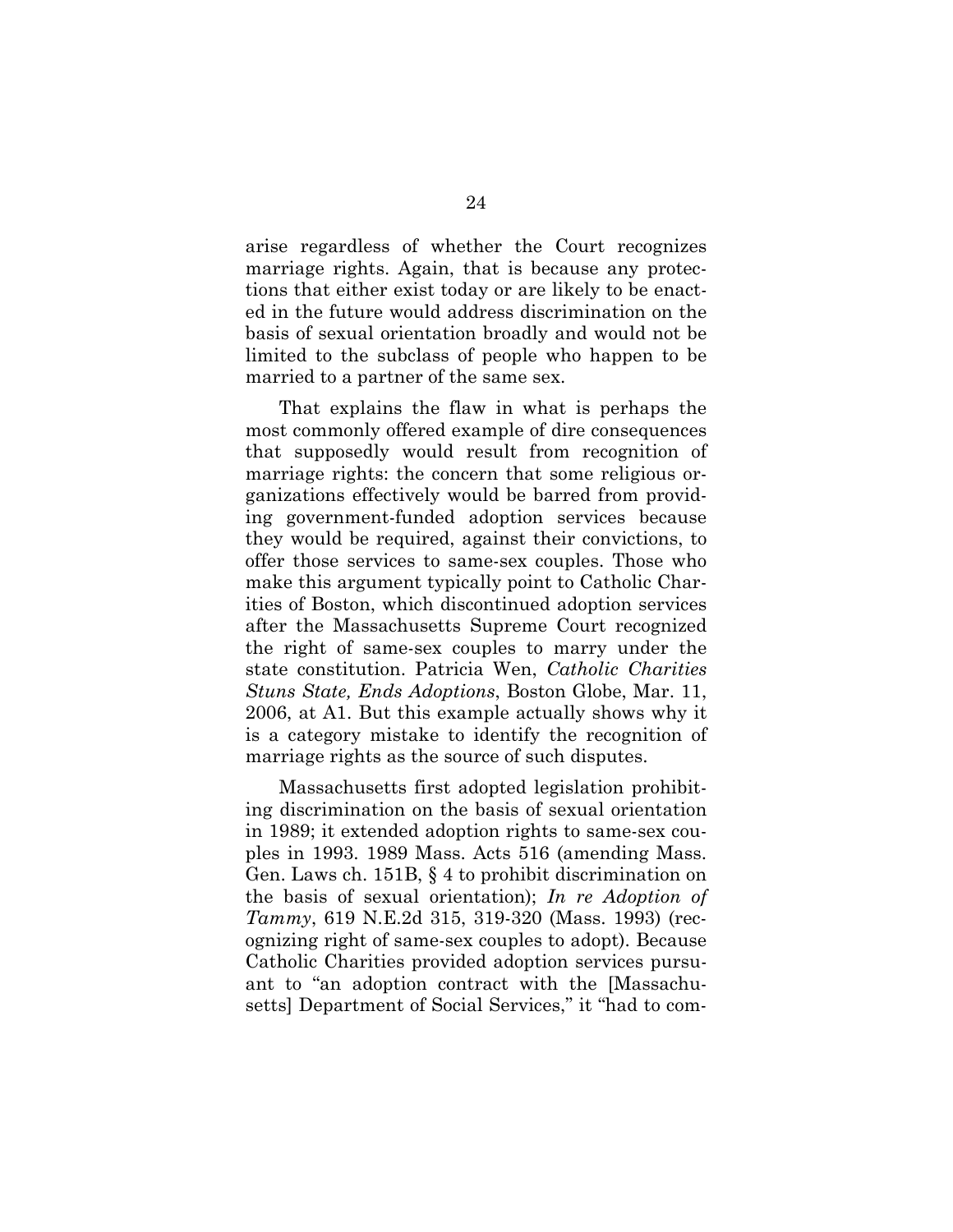ply with state regulations that prohibit discrimination based on sexual orientation." Patricia Wen, *Church Reviews Role in Gay Adoptions*, Boston Globe, Nov. 4, 2005, at B2. Catholic Charities complied with this requirement between 1997 and 2005, placing thirteen foster children with gay or lesbian parents. See Patricia Wen, *"They Cared for the Children": Amid Shifting Social Winds, Catholic Charities Prepares to End Its 103 Years of Finding Homes for Foster Children and Evolving Families*, Boston Globe, June 25, 2006, at A1. Catholic Charities was always free to provide state-funded adoption services, or not, subject to the requirements of Massachusetts law, and it chose to do so.

Although Catholic Charities may have changed its policy in the wake of Massachusetts's recognition of a marriage right for same-sex couples, that right was established a decade after recognition of the right of same-sex couples to adopt. Massachusetts's earlier decision not to fund or subsidize programs that discriminate on the basis of sexual orientation was what imposed the duty; and although we believe that the validity of that exercise of Massachusetts's spending power was proper under the legal authority cited above, whether that is so also does not turn on the status of a marriage right. It thus should be manifest that—whatever one's view of Catholic Charities' position on adoption by same-sex couples—that position (and the prospect that such organizations will refrain from offering state-funded adoption services) has no bearing on whether the constitutional right to marry should be recognized.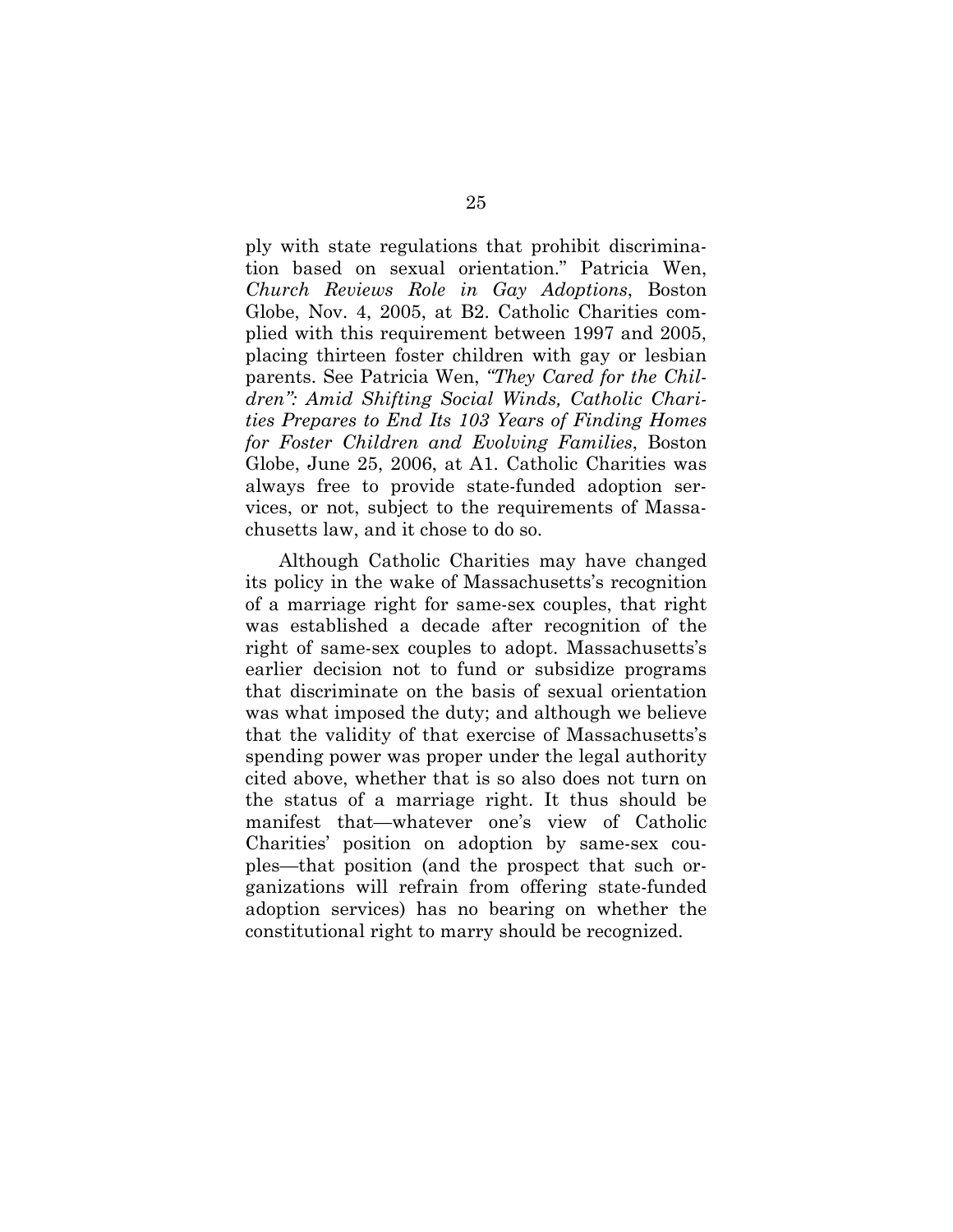#### **III. RELIGIOUS OBJECTIONS DO NOT JUSTIFY RE-FUSAL TO RECOGNIZE RIGHTS.**

When the hyperbole is brushed aside, the real concern expressed in the lower courts (and likely also to be expressed in this Court) by many opponents of the right to marry is not that recognition of a marriage right would trigger application of particular state antidiscrimination provisions. It is, instead, that the recognition of marriage equality as a constitutional norm would reflect societal disapproval of religiously based beliefs that marriage between partners of the same sex (or homosexuality more generally) is morally wrong. See, *e.g.*, Becket Fund 6th Cir. Amicus Br. at 6 (arguing that "[t]his Court's disapprobation would cast suspicion on religious objectors in a way that existing laws against gender and sexual orientation discrimination do not").

That is not a constitutional argument, and it is not an argument that is grounded in either logic or this Court's precedents. The simple fact is that proscriptions against discrimination advance values "embodied in our Bill of Rights—the respect for individual dignity in a diverse population." *Gay Rights Coal. of Georgetown*, 536 A.3d at 32. Thus, although our constitutional order ensures a profound respect for the exercise of religion—and holds inviolable freedom of religious belief—this Court has consistently rejected the argument that recognition of fundamental rights or of the right to equal treatment should be denied because some people disfavor recognition of those rights on spiritual or theological grounds.

"There is nothing new about civil equalityreligious liberty clashes, for they proliferated over the issue of race." William N. Eskridge Jr., *Noah's*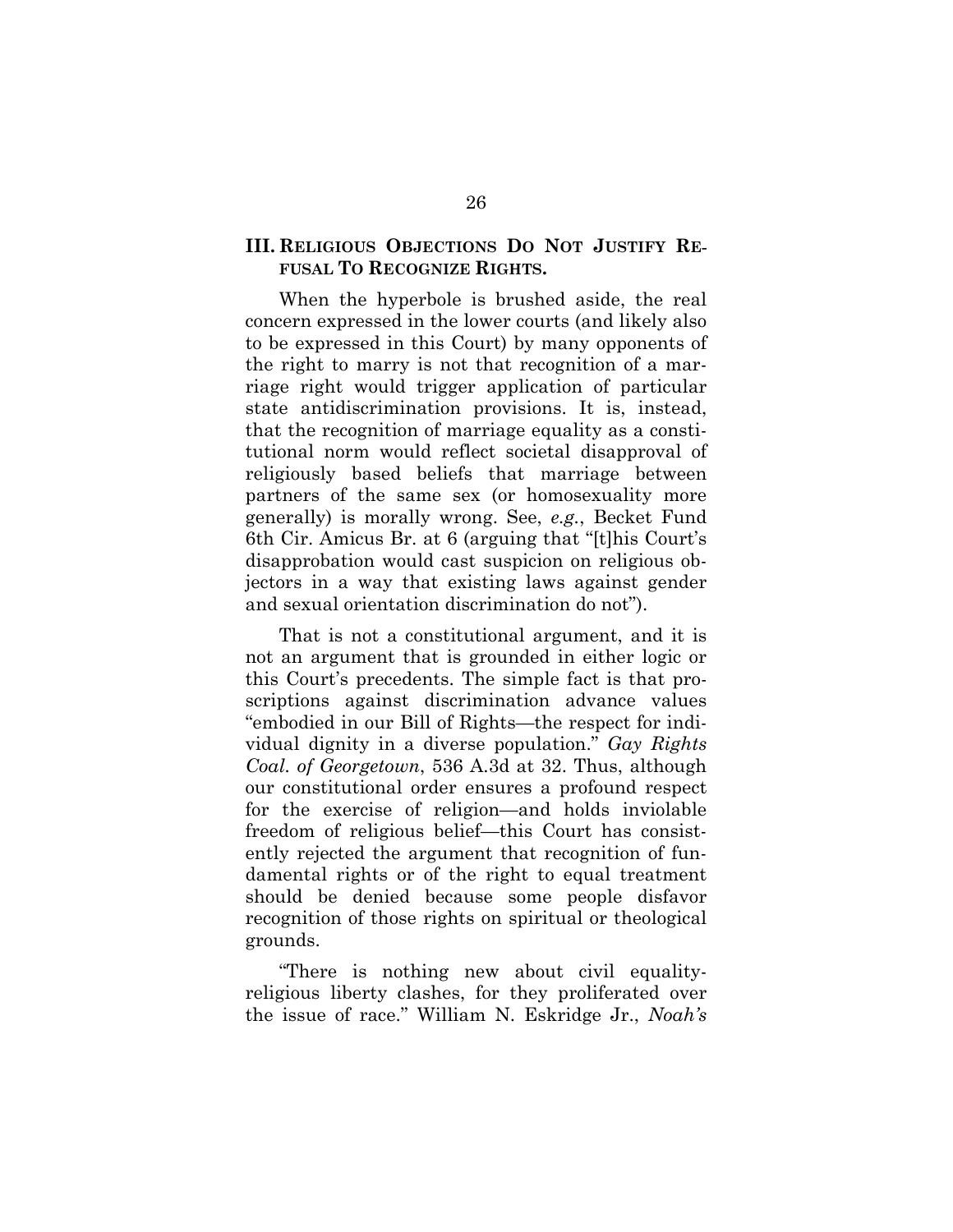*Curse: How Religion Often Conflates Status, Belief, and Conduct to Resist Antidiscrimination Norms*, 45 Ga. L. Rev. 657, 660 (2011). And in resolving those clashes, as this Court and legislatures began to mandate an end to race discrimination, the Court steadfastly rejected arguments that the advance of racial equality should be denied because it interfered with religious belief.

For example, Title II of the Civil Rights Act requires that "all persons shall be entitled to the full and equal enjoyment of the goods, services, facilities, privileges, advantages, and accommodations of any place of public accommodation \* \* \* without discrimination or segregation on the ground of race, color, religion, or national origin." 42 U.S.C. § 2000a. In *Newman* v. *Piggie Park Enterprises, Inc.*, 256 F. Supp. 941, 944 (D.S.C. 1966), aff'd per curiam, 390 U.S. 400 (1968), a business owner challenged Title II, claiming that it violated the Free Exercise Clause by requiring him to act inconsistently with "his religious beliefs," which "compel[led] him to oppose any integration of the races." The district court rejected that argument. This Court affirmed, describing the free exercise argument as "patently frivolous." 390 U.S. at 402 n.5.

The Court considered and rejected the same sorts of religious objections to marriage of interracial couples, striking down Virginia's anti-miscegenation statutes in *Loving* v. *Virginia*, 388 U.S. 1 (1967). The trial court in *Loving* had relied in part on religious grounds to uphold the state-law ban on the marriage of interracial couples, reasoning that "'[a]lmighty god created the races white, black, yellow, malay and red, and he placed them on separate continents. And but for the interference with his arrangement there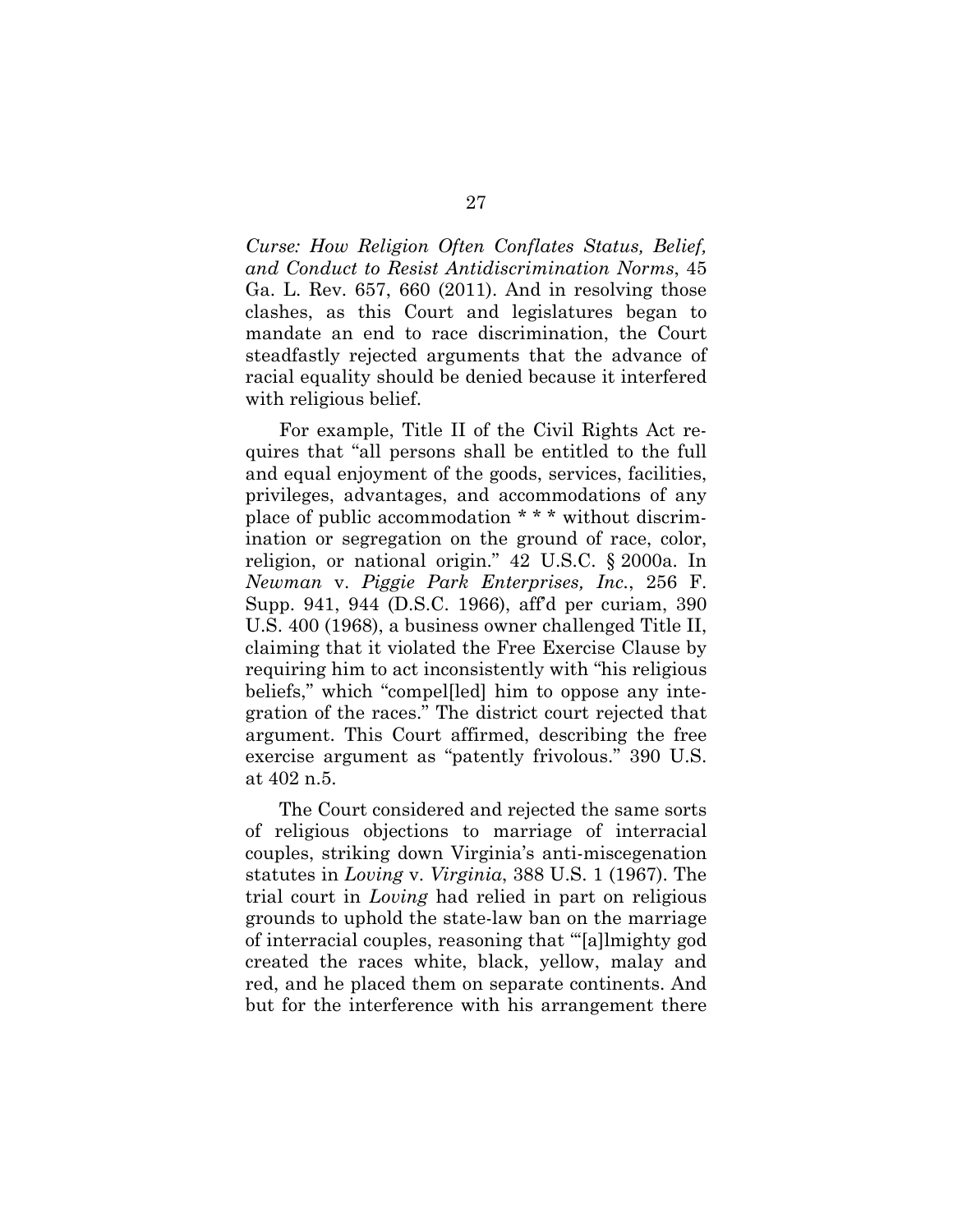would be no cause for such marriages. The fact that he separated the races shows that he did not intend for the races to mix.'" *Id*. at 3. Whatever the sincerity of the religious beliefs underlying that analysis, this Court emphatically rejected the district court's reasoning, holding that "[t]he freedom to marry has long been recognized as one of the vital personal rights essential to the orderly pursuit of happiness by free men." *Id*. at 12.

More recently, the Court addressed religious objections to antidiscrimination laws in *Bob Jones University* v. *United States*, 461 U.S. 574 (1983). In that case, a religious university sued over the IRS's determination that it did not qualify as a tax-exempt organization under the Internal Revenue Code because the university's religiously motivated ban on interracial dating was inconsistent with the public policy against subsidizing racial discrimination. *Id*. at 580-582. The university argued that its "raison d'etre is the propagation of religious faith," that "[i]ts rule against interracial dating is a matter of religious belief and practice," and that "[d]enial of tax exemption to a religious ministry because its established teaching and practice violates 'Federal public policy' violates rights of that ministry protected by the Free Exercise Clause of the First Amendment." *Bob Jones Univ.* v. *United States*, Brief for Petitioner at 17, 1981 U.S. S. Ct. Briefs LEXIS 1345 (Nov. 27, 1981); see also *Goldsboro Christian Sch.* v. *United States*, Brief for Petitioner at 21-22, 1981 U.S. S. Ct. Briefs LEXIS 1346 (Nov. 27, 1981) (explaining that a co-plaintiff religious school "discriminates out of a firmly held religious belief that separation of the races is scripturally mandated" and arguing that "[a]pplication of the IRS's policy to [the school] would severely burden the free exercise of that belief").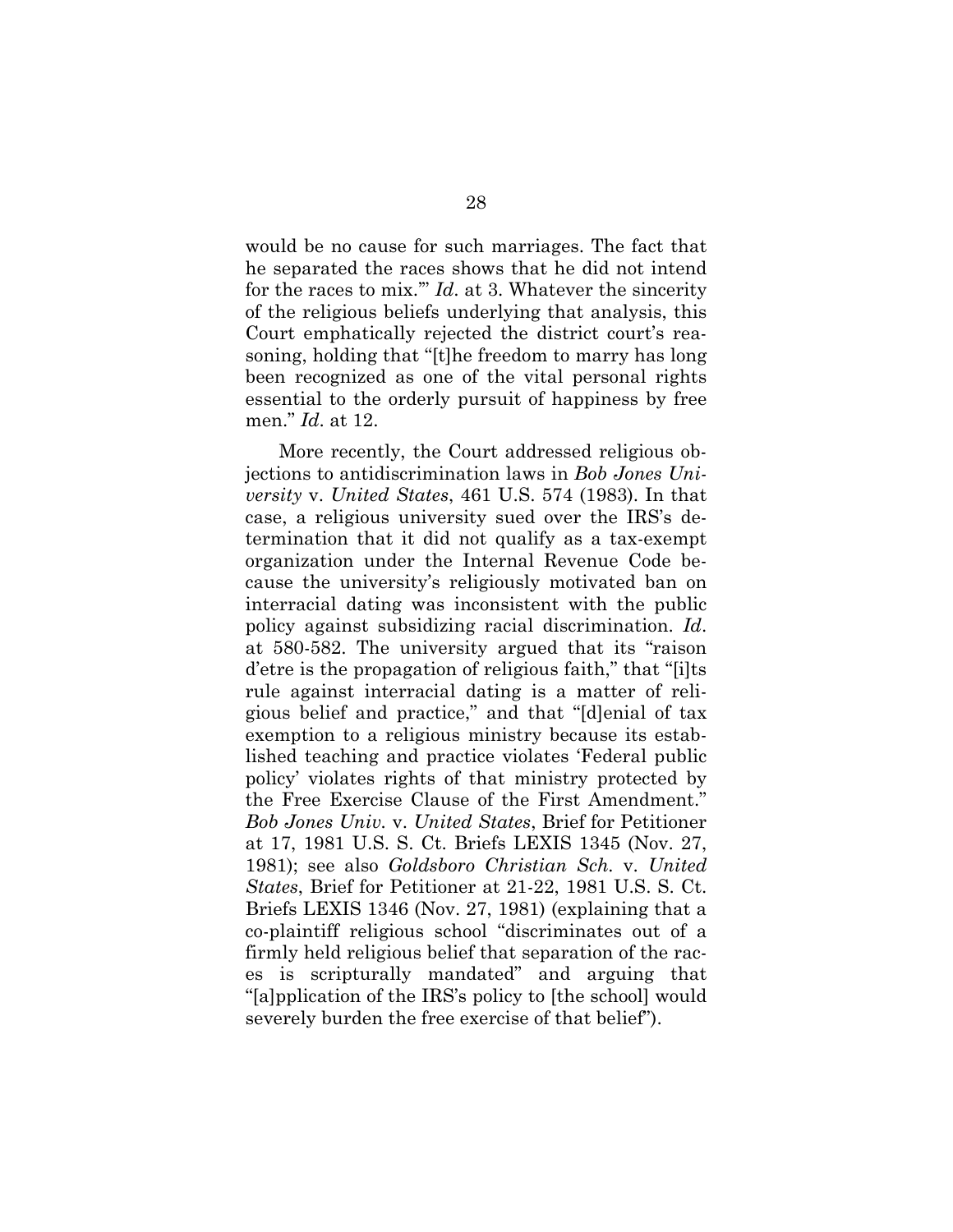Religious groups that filed *amicus* briefs in support of the university argued that the denial of a federal tax exemption "will inevitably be used to justify subordination of religious belief to current notions of public policy" because, for example, "[w]hat the Government might view as a violation of the public policy against sex discrimination, evangelicals would consider faithful adherence to Scriptural teaching with respect to the proper roles of women within the church." *Bob Jones Univ.* v. *United States*, Brief of National Association of Evangelicals as Amicus Curiae in Support of Petitioner at 2, 1981 U.S. S. Ct. Briefs LEXIS 1360 (Nov. 25, 1981); see also *Bob Jones Univ.* v. *United States*, Brief Amicus Curiae of the Center for Law and Religious Freedom of the Christian Legal Society in Support of Petitioner at 10, 1981 U.S. S. Ct. Briefs LEXIS 1363 (Nov. 25, 1981) ("The decision below opens the way to denial of tax exempt status not only for schools, but also for churches whose sincerely held beliefs may discriminate against minorities.").

Those contentions—which the petitioners and their *amici* in *Bob Jones* advanced with no less sincerity and no less force than the ones that are being made today in the context of adjudicating claims for a marriage right—did not give this Court pause in denying the university's claim. The Court straightforwardly held that the "governmental interest" in eradicating racial discrimination in education "substantially outweighs whatever burden denial of tax benefits places on petitioners' exercise of their religious beliefs." *Bob Jones Univ*., 461 U.S. at 604. That holding has obvious relevance here. If sincerely held religious beliefs did not suffice to exempt religious institutions from the *application* of broad antidiscrimination rules, those same sorts of beliefs surely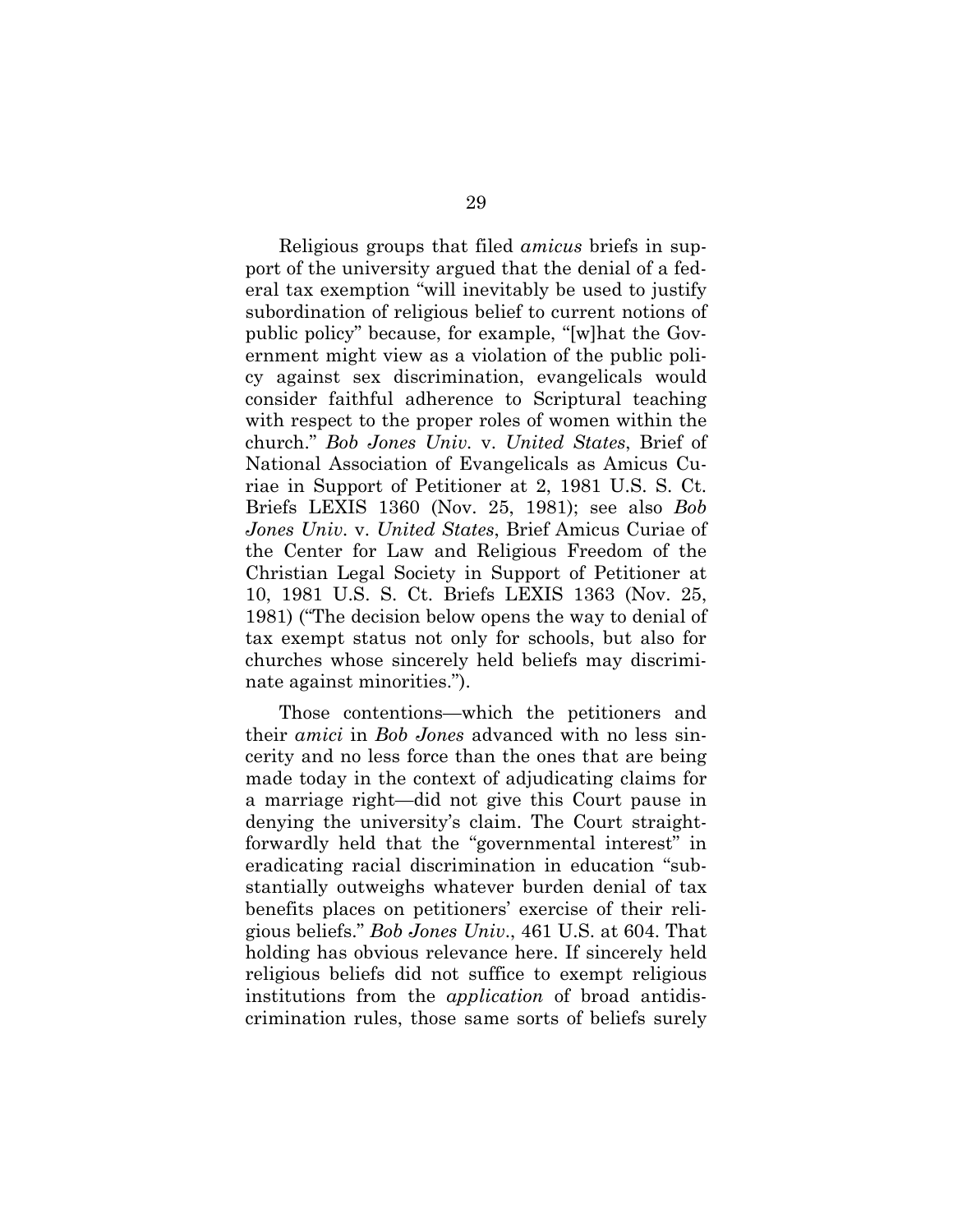should not altogether preclude baseline *recognition* of antidiscrimination principles.

\* \* \* Ultimately, the prospect that discrimination lawsuits might follow recognition of a marriage right is an immaterial distraction here. The question presented in these cases is, fundamentally, whether the Fourteenth Amendment guarantees the right of same-sex couples to marry. In deciding that question, it is neither necessary nor appropriate for the Court to take account of a host of speculative, hypothetical issues that are not now, and might never be, before it. Just as the Court in *Loving* did not address all possible conflicts that might later arise over issues surrounding discrimination against interracial couples, this Court need not now address all the legal consequences that might follow from recognition of a right to marry. Those questions are properly left for another day, when—if they do in fact arise—they can be resolved by straightforward application of the substantive rules and procedures that have long governed such questions under the First and Fourteenth Amendments.

#### **CONCLUSION**

The judgments of the Sixth Circuit in these cases should be reversed.